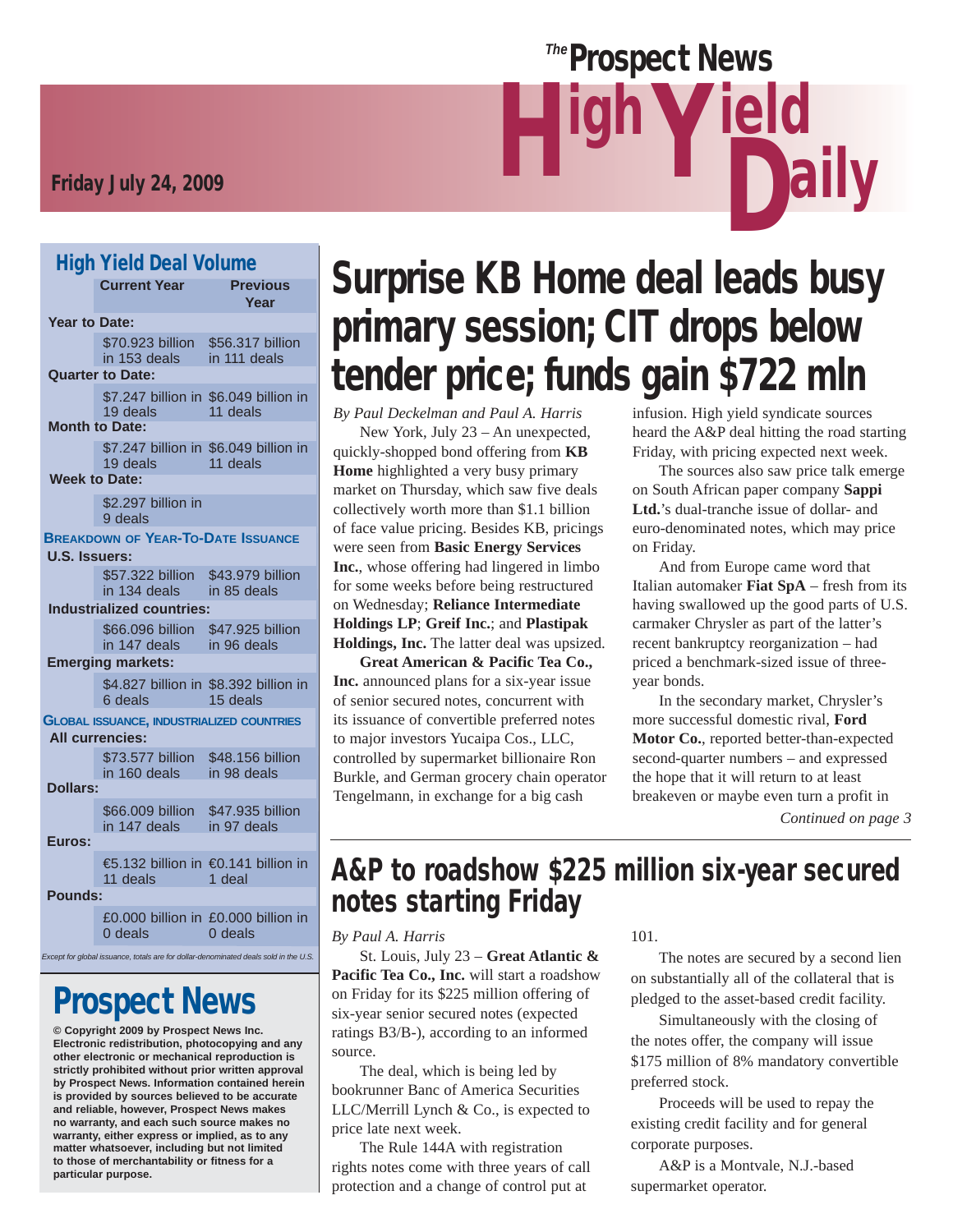

# What to Watch: Week Ahead

#### **July 24**

- Treasury to auction \$30 billion 70-day cash management bills
- Ashland Inc. Q3 earnings, conference call 9 a.m. ET
- 9:30 a.m. ET: Gardner Denver, Inc. conference call
- 10 a.m. ET: Citizens Republic Bancorp conference call
- 10 a.m. ET: Developers Diversified Realty conference call
- Moog Inc. Q3 earnings, conference call 10 a.m. ET
- Before market open: Wabtec Corp. Q2 earnings, conference call 10 a.m. **FT**
- 11 a.m. ET: Airgas, Inc. conference call
- Before market open: Arch Coal, Inc. Q2 earnings, conference call 11 a.m. ET
- 11 a.m. ET: Builders FirstSource, Inc. conference call
- Before market open: Horizon Lines, Inc. Q2 earnings, conference call 11 a.m. ET
- Metals USA Holdings Corp. Q2 earnings, conference call 11 a.m. ET
- United Refining Co. Q3 earnings, conference call 11 a.m. ET

#### **July 26**

• GulfMark Offshore, Inc. Q2 earnings

#### **July 27**

- 10 a.m. ET: New home sales, June (Census Bureau)
- Treasury to auction \$32 billion 13-week bills and \$31 billion 26-week bills
- Treasury to auction \$6 billion 20-year TIPS
- Before market open: Alpha Natural Resources, Inc. Q2 earnings
- Before market open: Foundation Coal Holdings, Inc. Q2 earnings
- 7 a.m. ET: ACCO Brands Corp. Q2 earnings, conference call 8:30 a.m. ET
- 9 a.m. ET: GulfMark Offshore, Inc. conference call
- 7 a.m. ET: NBTY, Inc. Q3 earnings, conference call 9 a.m. ET
- Before market open: International Coal Group, Inc. Q2 earnings, conference call 11 a.m. ET
- After market close: Desarrolladora Homex, SAB de CV Q2 earnings
- After market close: Entertainment Properties Trust Q2 earnings
- After market close: Manitowoc Co., Inc. Q2 earnings
- After market close: Meritage Homes Corp. Q2 earnings
- After market close: Olin Corp. Q2 earnings
- After market close: Owens & Minor Inc. Q2 earnings
- After market close: Rent-A-Center, Inc. Q2 earnings
- After market close: RockTenn Q3 earnings

#### **July 28**

- 10 a.m. ET: Consumer confidence index (Conference Board)
- Treasury to auction \$27 billion 52-week bills
- Treasury to auction \$42 billion two-year notes
- Treasury to auction four-week bills
- 8 a.m. ET: Masco Corp. conference call
- Unisys Corp. Q2 earnings, conference call 8:15 a.m. ET
- 6 a.m. ET: Centene Corp. Q2 earnings, conference call 8:30 a.m. ET
- Interpublic Group Q2 earnings, conference call 8:30 a.m. ET
- B/E Aerospace, Inc. Q2 earnings, conference call 9 a.m. ET
- 9 a.m. ET: Desarrolladora Homex, SAB de CV conference call
- Office Depot, Inc. Q2 earnings, conference call 9 a.m. ET
- Orbital Sciences Corp. Q2 earnings, conference call 9 a.m. ET
- 9 a.m. ET: Owens & Minor Inc. conference call
- 9 a.m. ET: RockTenn conference call

Friday July 24, 2009

- Textron Inc. Q2 earnings, conference call 9 a.m. ET
- AGCO Corp. Q2 earnings, conference call 10 a.m. ET
- Before market open: Celanese Corp. Q2 earnings, conference call 10 a.m. ET
- Before market open: Group 1 Automotive Inc. Q2 earnings, conference
- call 10 a.m. ET
- 10 a.m. ET: Manitowoc Co., Inc. conference call
- 10 a.m. ET: Olin Corp. conference call
- SuperValu Inc. Q1 earnings, conference call 10 a.m. ET
- Anixter International Inc. Q2 earnings, conference call 10:30 a.m. ET
- 10:45 a.m. ET: Rent-A-Center, Inc. conference call
- 11 a.m. ET: Entertainment Properties Trust conference call
- Before market open: Potlatch Corp. Q2 earnings, conference call 11 a.m. **FT**
- 7:30 a.m. ET: Sonic Automotive, Inc. Q2 earnings, conference call 11 a.m. ET
- 12:30 p.m. ET: Meritage Homes Corp. conference call
- 1:30 p.m. ET: RRI Energy, Inc. investor conference
- United States Steel Corp. Q2 earnings, conference call 3 p.m. ET
- After market close: B&G Foods, Inc. Q2 earnings, conference call 4:30 p.m. ET
- After market close: American Commercial Lines Inc. Q2 earnings
- After market close: Compass Minerals Q2 earnings
- After market close: Encore Acquisition Co. Q2 earnings
- After market close: Hanger Orthopedic Group, Inc. Q2 earnings
- After market close: Hertz Global Holdings, Inc. Q2 earnings
- After market close: Massey Energy Co. Q2 earnings
- After market close: Nalco Co. Q2 earnings
- After market close: NewMarket Corp. Q2 earnings
- After market close: Psychiatric Solutions, Inc. Q2 earnings
- After market close: SBA Communications Corp. Q2 earnings
- After market close: Superior Energy Services, Inc. Q2 earnings • Thermadyne Holdings Corp. Q2 earnings
	-

#### **July 29**

a.m. ET

- 8:30 a.m. ET: Durable goods, June (Census Bureau)
- Beige book (Federal Reserve)
- Treasury to auction \$39 billion five-year notes
- 7 a.m. ET: Sprint Nextel Corp. Q2 earnings, conference call 8 a.m. ET
- 7 a.m. ET: American Tower Corp. Q2 earnings, conference call 8:30 a.m. ET
- Jones Apparel Group, Inc. Q2 earnings, conference call 8:30 a.m. ET
- SPX Corp. Q2 earnings, conference call 8:30 a.m. ET
- Central European Media Enterprises Ltd. Q2 earnings, conference call 9 a.m. ET
- 9 a.m. ET: Compass Minerals conference call
- Global Crossing Ltd. Q2 earnings, conference call 9 a.m. ET
- 9 a.m. ET: Hanger Orthopedic Group, Inc. conference call
- 7 a.m. ET: Qwest Communications International Inc. Q2 earnings, conference call 9 a.m. ET
- Royal Caribbean Cruises Ltd. Q2 earnings, conference call 9 a.m. ET
- 10 a.m. ET: American Commercial Lines Inc. conference call
- 7 a.m. ET: Brookstone, Inc. Q2 earnings, conference call 10 a.m. ET
- 10 a.m. ET: Hertz Global Holdings, Inc. conference call

• 10 a.m. ET: Psychiatric Solutions, Inc. conference call • 10 a.m. ET: SBA Communications Corp. conference call • 10 a.m. ET: Thermadyne Holdings Corp. conference call • Unifi, Inc. Q4 earnings, conference call 10 a.m. ET • Belden Inc. Q2 earnings, conference call 10:30 a.m. ET • 10:30 a.m. ET: Encore Acquisition Co. conference call

- Before market open: Lazard Ltd. Q2 earnings, conference call 10 a.m. ET
- Before market open: MeadWestvaco Corp. Q2 earnings, conference call  $10 a m$  FT • 10 a.m. ET: Nalco Co. conference call

• 7 a.m. ET: Penn National Gaming, Inc. Q2 earnings, conference call 10

Page 2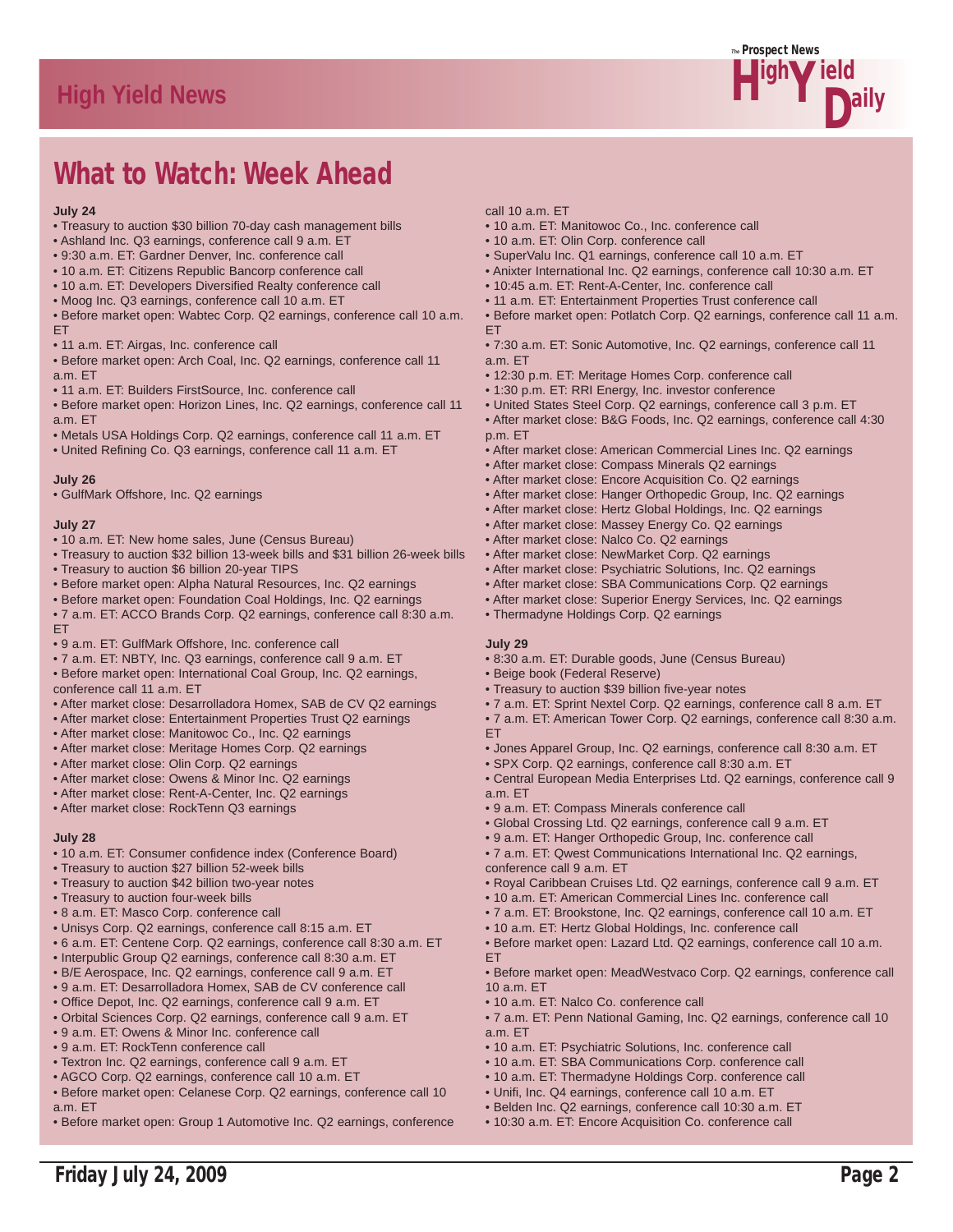

### *Surprise KB Home deal leads busy primary session; CIT drops below tender price; funds gain \$722 million*

*Continued from page 1*

2011. Ford's bonds were seen smartly firmer on the news.

**CIT Group Inc.**'s bonds remained actively traded, with one of them even leading the Most Actives list – but traders saw less volume than the blowout activity levels seen over the last two weeks. The CIT floating-rate notes the company is tendering for fell to levels below the tender's planned purchase price – a sign that the tender offer may be in trouble.

### **Junk funds add \$722 million**

 As trading was winding down for the session, market participants familiar with the high yield mutual fund flow statistics generated by AMG Data Services of Arcata, Calif. – a key barometer of overall market liquidity trends – said that in the week ended Wednesday, \$721.5 million more came into weekly-reporting funds than left them.

 It was the fourth straight inflow, continuing the trend seen in the previous week, ended Wednesday July 15, when there was a \$98.2 million net inflow to the funds. A net of \$1.534 billion has come into the funds over those past four weeks.

 Including the latest week's total, inflows have now been seen in 18 weeks out of the last 19, according to a *Prospect News* analysis of the AMG numbers, totaling \$10.524 billion during that long stretch. Before the most recent four weeks, the funds had seen a rare outflow of \$110.1 million in the week ended June 24 – and before that, an incredible 14-week stretch of consecutive inflows, dating back to mid-March, during which time the funds grew by a record \$9.1 billion.

 With the year now a little more than half gone, inflows have been seen in 25 of the 29 weeks since it began, versus just four weeks of outflows – the one seen in the June 24 week, plus three weeks of fund losses in late February and early March that totaled \$996 million, according to the analysis. Counting the latest week's inflow number, the year-to-date net inflow for the weekly-reporting funds rose to \$13.088 billion – a new peak level for the year so far, up from the old zenith of \$12.367 billion seen in the previous week.

 A market source also said that in the latest week there was a \$47.8 million outflow from the funds which report on a monthly basis rather than doing so weekly, in contrast to the previous week's \$1.1 million cash infusion.

The outflow left the year-to-date cumulative inflow for such funds at \$9.714 billion, down from the previous week's \$9.76 billion total.

 The source further said that on an aggregate basis, consolidating the inflows for the weekly and the monthly reporting funds, a total of \$22.803 billion more has come into the funds so far this year than has left them, well up from \$22.029 billion the week before.

 Those sustained inflows have helped the junk market bounce back nicely from last year's staggering 25%-plus loss and sharply reduced primary activity totals. Total returns so far this year continue to grow – they were at an astounding 32% level as of the close Wednesday – handily beating virtually every other major asset class. Meanwhile, the nearly \$70 billion of new high yield debt issued so far this year globally -- \$56 million of it domestic – is running about 23% ahead of the anemic pace of last year's primary tally.

### **EPFR sees inflows continuing**

 At another fund-tracking service, Cambridge, Mass.-based EPFR Global, analysts also noted that the junk funds had racked up their 18th week of inflows in the last 19, with the \$860.1 million cash infusion they calculated -- the funds' best week since May, they said – bringing the total year-to-date inflow to \$13.7 billion. In the previous week, it said the funds had seen an inflow of \$152 million, with a year-to-date inflow total of \$12.84 billion.

 While the EPFR junk figures usually point essentially in the same direction as AMG's, the precise weekly and year-to-date numbers almost always differ somewhat due to EPFR's inclusion of some non-U.S. funds in its universe. Any and all cumulative fundflow totals, whether for AMG or EPFR, can include unannounced revisions and adjustments to figures from prior weeks.

 The flow of money into and out of the junk bond funds is seen as a generally reliable market barometer of overall high yield market liquidity trends – although they comprise less of the total monies floating around the high yield universe than they used to – because there is no similar reporting mechanism to accurately track the movements of cash coming into the junk market from other, larger sources seen in recent years such as insurance companies, pension funds and hedge funds.

### **Fiat sees huge demand**

 The primary market got off to a swift start on Thursday, with **Fiat Finance & Trade Ltd. SA** pricing a €1.25 billion three-year deal that played to €10 billion of demand, sources said.

 The 9% eurobonds (Ba1/BB+/BB+) priced at 99.367 to yield 9¼% on Thursday in Europe.

 The coupon came 50 basis points inside the 9½% coupon guidance.

 Banca IMI, Barclays Capital, Calyon Securities and Unicredit (HVB) were joint bookrunners.

 Parent Fiat SpA, a Turin, Italy, will use the proceeds to refinance debt and for general corporate purposes.

The deal saw 500 accounts placing orders for more than  $\epsilon 10$ billion, sources said.

 The order book was open for approximately an hour, said an *Continued on page 4*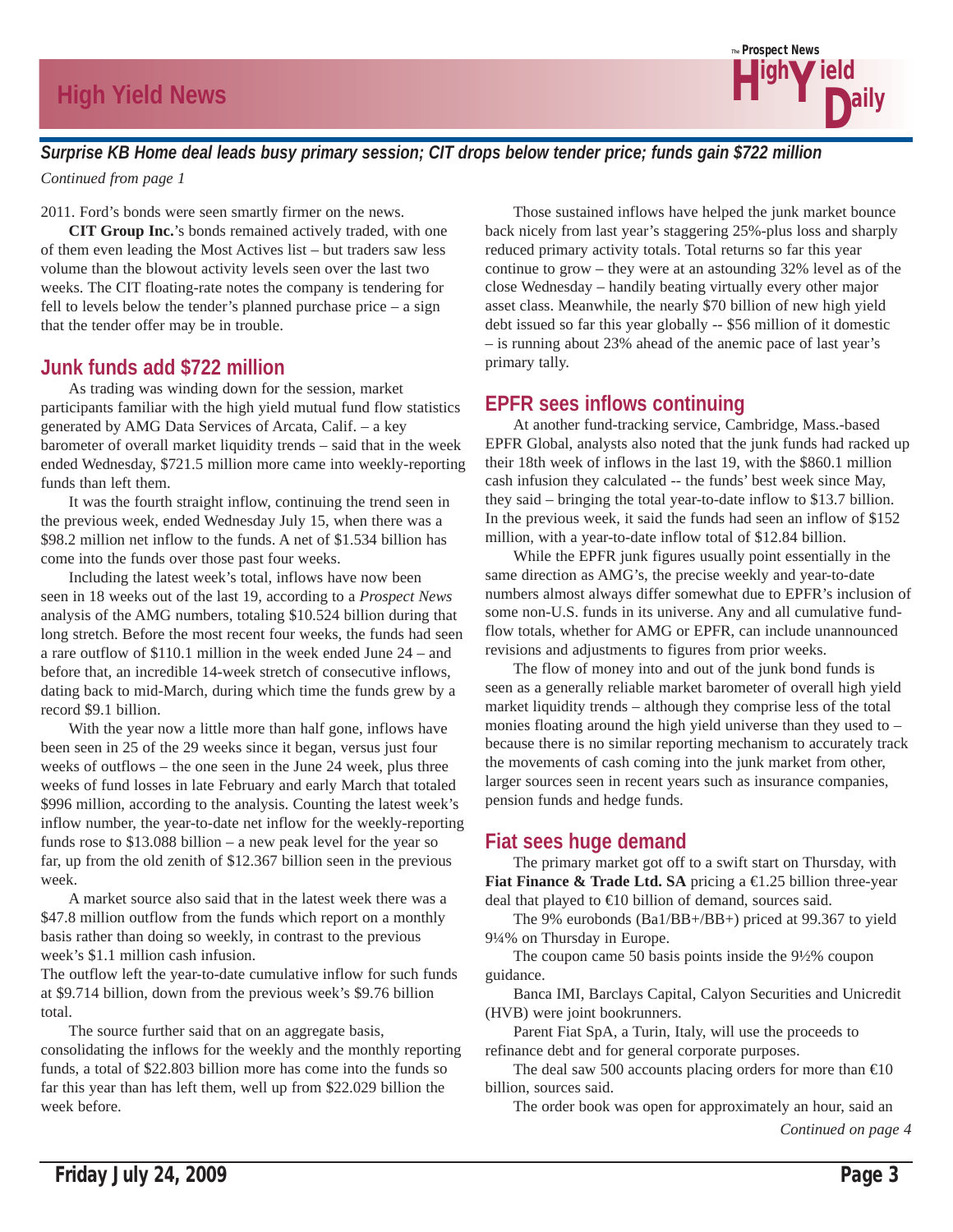

### *Surprise KB Home deal leads busy primary session; CIT drops below tender price; funds gain \$722 million*

*Continued from page 3*

informed source.

### **KB Home drives by**

 KB Home priced an upsized \$265 million issue of 9.1% eight-year notes at 98.014 to yield 9.45% on Thursday, according to an informed source.

 Citigroup ran the books for the drive-by deal, which was upsized from \$250 million.

 Proceeds will be used to fund the tender for the company's 6 3/8% notes due 2011.

 The KB Home deal was priced off the high-grade desk, sources said.

 The two-times oversubscribed deal traded to par ¼ bid, par ¾ offered, late Thursday, versus the 98.014 issue price.

### **Greif brings \$250 million**

 Elsewhere Greif Inc. priced a \$250 million issue of 7¾% 10-year senior notes (Ba2/BB+) at 96.637 to yield 8¼% on Thursday.

 The yield was printed on top of the yield talk, while the issue price came within the context of the 3 to 4 points of discount talk.

 Banc of America Securities/Merrill Lynch, Deutsche Bank Securities and JP Morgan were joint bookrunners for the debt refinancing and general corporate purposes deal from the Delaware, Ohio-based producer of industrial packaging products.

Reliance atop price talk

 Reliance Intermediate Holdings also priced a \$250 million deal.

 The Oshawa, Ont., heating and cooling firm's issue of 9½% 10-year senior unsecured notes (Ba2/BB-) priced at 95.298 to yield 10¼%.

 The yield was printed on top of the price talk.

Credit Suisse ran the books.

 Approximately C\$103 million of the proceeds are to be invested in the company's wholly owned subsidiary, Reliance LP, in the form of additional equity, with the balance to fund transaction costs as well as a distribution to Reliance Intermediate's owners.

### **Basic Energy restructures deal**

 Basic Energy Services priced a restructured \$225 million issue of 11 5/8% five-year senior secured notes (Ba3/BB-) at 94.621 to yield 13 1/8% on Thursday.

 The yield was printed at the tight end of the 13¼% area price talk.

 Goldman, Sachs was the left lead bookrunner. Banc of America Securities LLC and UBS Securities LLC were joint bookrunners.

 The Midland, Tex.-based oilfield services company will use the proceeds to repay its revolver.

 The deal was restructured earlier in the week. Prior to that Basic Energy was marketing \$225 million of eight-year senior unsecured notes, which it offered with four years of call protection.

### **Plastipak a blowout**

 Plastipak Holdings priced an upsized \$175 million issue of 10 5/8% 10-year senior notes (B3/B) at 97.739 to yield 11%.

 The yield came at the tight end of the 11% to 11¼% yield talk, while the issue priced rich to the 2.5 points of discount talk.

 JP Morgan, Banc of America Securities LLC/Merrill Lynch & Co. and RBS Securities Inc. were joint bookrunners for the debt refinancing and general corporate purposes deal from the Plymouth, Mich. based manufacturer of plastic packaging containers.

 The Plastipak transaction was a blowout, a source close to the deal said.

# **Sappi for Friday**

 Sappi set price talk for its \$500 million equivalent two-part offering of five-year senior secured notes (Ba2/expected BB) on Thursday.

The  $E$ 50 million to  $E$ 600 million euro-

denominated tranche is talked at the 13¼% area, and the \$250 million to \$300 million dollar-denominated tranche is talked at the 13½% area. Both tranches are expected to price with approximately 5 points of original issue discount.

 The overall deal has the potential to upsize to \$650 million equivalent, according to a source close to the transaction.

Pricing is set for Friday.

 Proceeds will be used to pay off nearterm debt maturities.

### **A&P roadshow starts Friday**

 Finally Great Atlantic & Pacific Tea Co. will start a roadshow on Friday for its \$225 million offering of six-year senior secured notes (expected ratings B3/B-).

 The deal, which is being led by sole bookrunner Banc of America Securities LLC/Merrill Lynch & Co., is expected to price late next week.

 Simultaneous with the closing of the notes offer, A&P will issue \$175 million of 8% mandatory convertible preferred stock.

 Proceeds will be used to repay the existing credit facility and for general corporate purposes.

### **New KB Home bonds better**

 When the new KB Home 9.1% due 2017 were freed for secondary dealings, a trader said that the issue was "wrapped around par" at 99½ bid, 100½ offered, up from 98.014 where the Los Angeles-based builder had priced them earlier in the session.

 A trader said the deal "came out of nowhere." He observed that "when a homebuilder can come to market the world is safe again. That they could actually get a deal done – well, we haven't heard that one for a while."

 He said "it really shows how much cash and demand there is out there," if homebuilders – among "the names and sectors that have been kind of orphaned and shunned, are all of a sudden back in the *Continued on page 5*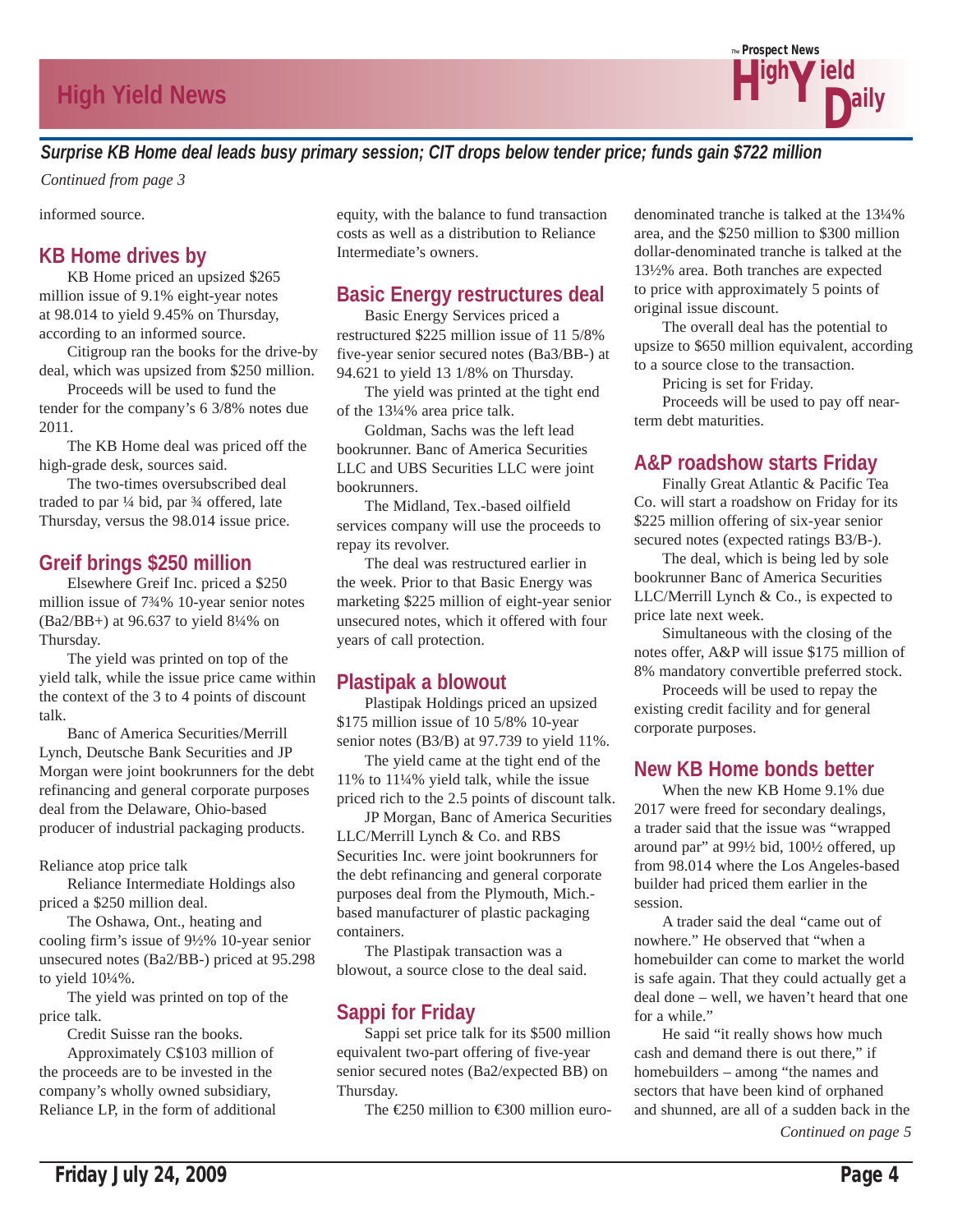

*Surprise KB Home deal leads busy primary session; CIT drops below tender price; funds gain \$722 million*

*Continued from page 4*

new issue market -- and the market is open for them."

### **No grief for new Greif bonds**

 A trader saw the new Greif Inc. 7¾% notes due 2019 at 98¼ bid, 98¾ offered – up from the 96.637 level at which the company priced them earlier in the day.

### **Market indicators stay strong**

 Back among the more established issues, the CDX Series 12 High Yield index – which had gained 3/16 point on Wednesday – jumped by 1 3/8 points on Thursday, a trader said, to end at 87½ bid, 87¾ offered.

 The KDP High Yield Daily Index, which rose 19 basis points on Wednesday, was moved up by another 45 bps on Thursday to end at 64.69, while its yield tightened by 12 bps to 9.83%.

 In the broader market, advancing issues – which had led declining issues on Wednesday for a fourth straight session – stayed ahead of Thursday, widening their bulge to nearly two to one.

 Overall market activity, measured by dollar-volume totals, rose 12% from Wednesday's level.

 A trader said that "generally, the market is better, to varying degrees. There's no adverse news out there, as far as I can tell. Accounts seem to have more cash to put to work than they had before."

 That having been said, however, he called Thursday's market "frustrating" because "it's a one-way street – all in the same direction. Too many buyers and not enough sellers."

 A trader said the focus of the secondary market was "earnings, earnings, earnings," as well as CIT.

Besides Ford, he said, **Host Marriott Corp.** and **Starwood Hotel & Resorts**  "continued to creep higher after their numbers this week."

 He said that "with the big inflow number, we definitely continued to see better buyers out there. "We expect to see the new issue calendar keep heating up."

### **Ford firmer on financials**

 A trader said that Ford "did a little better today, post-earnings – they had been pretty quiet ahead of the numbers," but once the earnings had been announced, "we definitely saw bonds better by at least a point, in active trading." Some of the bonds, he said, were up "1 or 2 points."

 A market source at another desk saw the Ford 7.45% notes due 2031 trading around 70, in active dealings, versus 67 on Wednesday.

 The Dearborn, Mich.-based Number-Two domestic carmaker's 6 5/8% bonds due 2028 were being quoted up as much as 6 points at the 65 level.

 The Ford bonds firmed after the company reported a \$2.3 billion secondquarter net profit, or  $69$  cents per share – a far cry from its year-earlier \$2.7 billion loss, or \$3.89 per share.

 On an operating earnings or loss basis, excluding unusual one-time factors, Ford lost \$638 million, or 21 cents per share – far less red ink than the 50 cents per share loss which Wall Street had been expecting.

 Ford attributed its better showing to its progress in cutting bloated overhead costs, as well as gains it realized from the big debt buyback the carmaker successfully carried out earlier this year, which saw its debt levels shrink to \$26.1 billion from \$32.1 billion previously.

 "While the business environment remained extremely challenging around the world, we made significant progress on our transformation plan," Alan Mulally, Ford's president and chief executive, said in a statement. "Our underlying business is growing progressively stronger as we introduce great new products that customers want and value, while continuing to aggressively restructure our business and strengthen our balance sheet."

### **Breakeven in 2011?**

 "Ford delivered a very solid quarter, and our transformation plan remains well on track," added Lewis Booth, executive vice president and chief financial officer. "We strengthened our balance sheet, reduced cash outflows and improved our year-over-year financial results despite sharply lower industry volumes."

 Lewis said that the carmaker – which last posted a net profit for the full year in 2005 – expects to at least hit the breakeven mark in 2011, and foresees an operating profit that year.

 Still, at least one market watcher noted that it was too soon to tell if the improved figures meant the company was back on track.

 "In its second quarter results, Ford delivered exactly what we wanted to see – lower cash burn," wrote Gimme Credit analyst Shelly Lombard in an afternoon comment. "But it's still too early to tell whether Ford has got its swagger back since some of the improvement was due to market share and price gains that Ford probably picked up at General Motors and Chrysler's expense while they were in bankruptcy.

 "Obviously the more Ford can minimize its cash burn, the better the chance it can get through this recession without government assistance," Lombard continued. "If nothing else, Ford's improved results should make it easier for the company to reduce leverage by tapping the capital markets in the future."

 Ford's auto-loan financing unit, **Ford Motor Credit Corp.**'s 7% notes due 2013 gained more than 2 points to the 86 level. But at another shop, a market source noted a slight downturn in the Ford Credit 7 3/8% notes scheduled to mature on Oct. 28, to 99½ bid.

# **CIT slightly less busy**

 A trader said that CIT bonds were *Continued on page 6*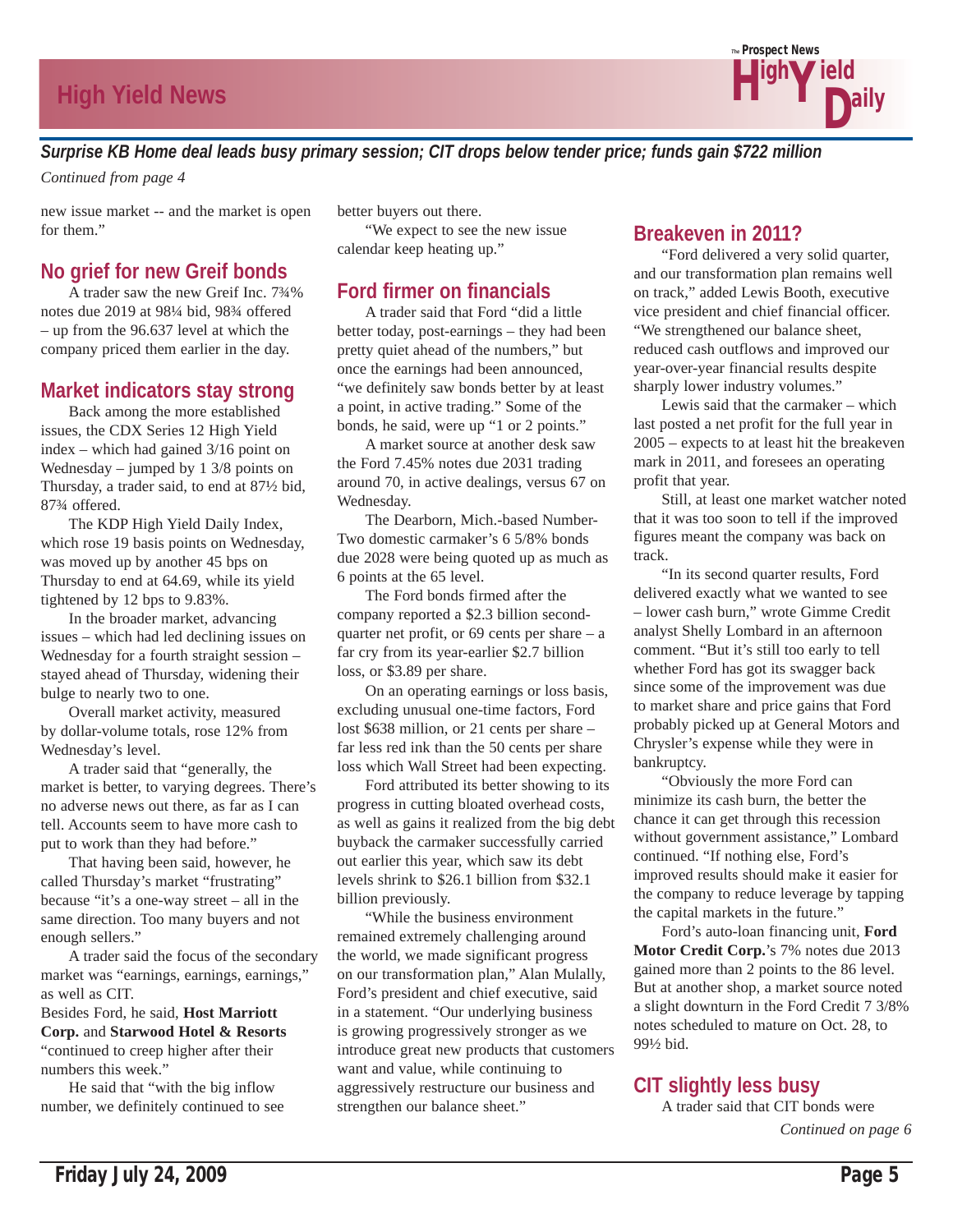

# Freescale retires \$45 million principal amount of debt in second quarter

#### *By Jennifer Lanning Drey*

 Portland, Ore., July 23 – **Freescale Semiconductor, Inc.** used \$23 million of cash to retire \$45 million principal amount of bonds during the second quarter, Alan Campbell, the company's chief financial officer, reported Thursday during its earnings conference call for the period.

 The repurchases included \$29 million of senior fixed notes and \$16 million of PIK-toggle notes, he said.

 Freescale ended the second quarter with cash, cash equivalents and short-term investments of \$1.31 billion at July 3.

With about \$500 million of cash required to fund ongoing operations, Campbell said Freescale's liquidity will allow it to continue investing in the business, funding capital expenditures and looking at potential acquisitions and opportunities to delever the balance sheet.

 "We remain focused on enhancing the financial performance of the company and on the activities that will lead to future growth and market share gains, including design wins, new products and strengthening customer relationships," Rich Beyer, chief executive officer of the company, said during the call.

 Freescale reported second-quarter net sales of \$824 million, representing a decline from net sales of \$840 million in the first quarter. Net sales were \$1.47 billion in the comparable quarter of 2008. Freescale said the year-over-year decline was primarily due to its decision to exit the cellular handset business, as well as a

**"WE REMAIN FOCUSED ON ENHANCING THE FINANCIAL PERFORMANCE OF THE COMPANY…"**

*Rich Beyer, chief executive officer, Freescale Semiconductor, Inc.*



decline in sales associated with the company's automotive business. Freescale expects the third quarter to mark a return to revenue

growth, Beyer said. The expected improvement in revenues along with cost-

reduction actions underway are also expected to drive sequentially higher margins and EBITDA, Campbell said.

 However, the CFO also cautioned that visibility into the future still remains low.

 Freescale is an Austin, Texas-based designer and manufacturer of embedded semiconductors.

### *Surprise KB Home deal leads busy primary session; CIT drops below tender price; funds gain \$722 million Continued from page 5*

"off [Wednesday's] lows by a little bit, but we haven't seen nearly as much activity in it as there has been" all of last week and this week.

 Trading in the New York-based commercial lender's bonds was still brisk – the floating-rate notes due Aug. 17 were once again the busiest junk bond of all, with a market source seeing nearly \$40 million having changed hands at mid-afternoon, with additional trades later on. But CIT dealings seemed to be "winding down," the trader said, from the frantic and frenetic levels of previous days, including several sessions last week which saw more than \$1 billion in assorted CIT bonds changing hands.

 "I think that the guys who needed to get out are pretty much out," he declared. "The guys who hedged them up are doing whatever trades they need to do, but the level of activity is certainly down" from that of recent days.

 He saw the August floaters – which on Wednesday had come down 2 points to around the 83 bid level, just a little above the 82.5 price at which the company said it will buy the bonds back under its recently announced tender offer – "a little lower," falling to the

80 bid level, below the tender offer takeout price.

 A second market source saw those bonds fall as low as 78 bid during the session.

 Apart from the August floaters, the company's bonds were seen mixed, with its 4 1/8% notes coming due in November dipping 1½ points to the 58 area, and its Canadian financing arm's 5.60% notes due 2011 losing ½ point to end at 63.

 But some CIT issues did post solid gains, with the 5% notes due 2015 up more than 5 points to 55 bid, and its 7 5/8% notes due 2012 nearly 5 points better at just under 55.

 Another trader said that CIT remained a major focus – along with "earnings, earnings, earnings."

 Apart from CIT, **American General Finance Corp.,** a unit of American International Group Inc., as once again active, as its 5.20% notes due 2011 were seen having gained more than 2 points to end above 67.

*Stephanie N. Rotondo contributed to this* report.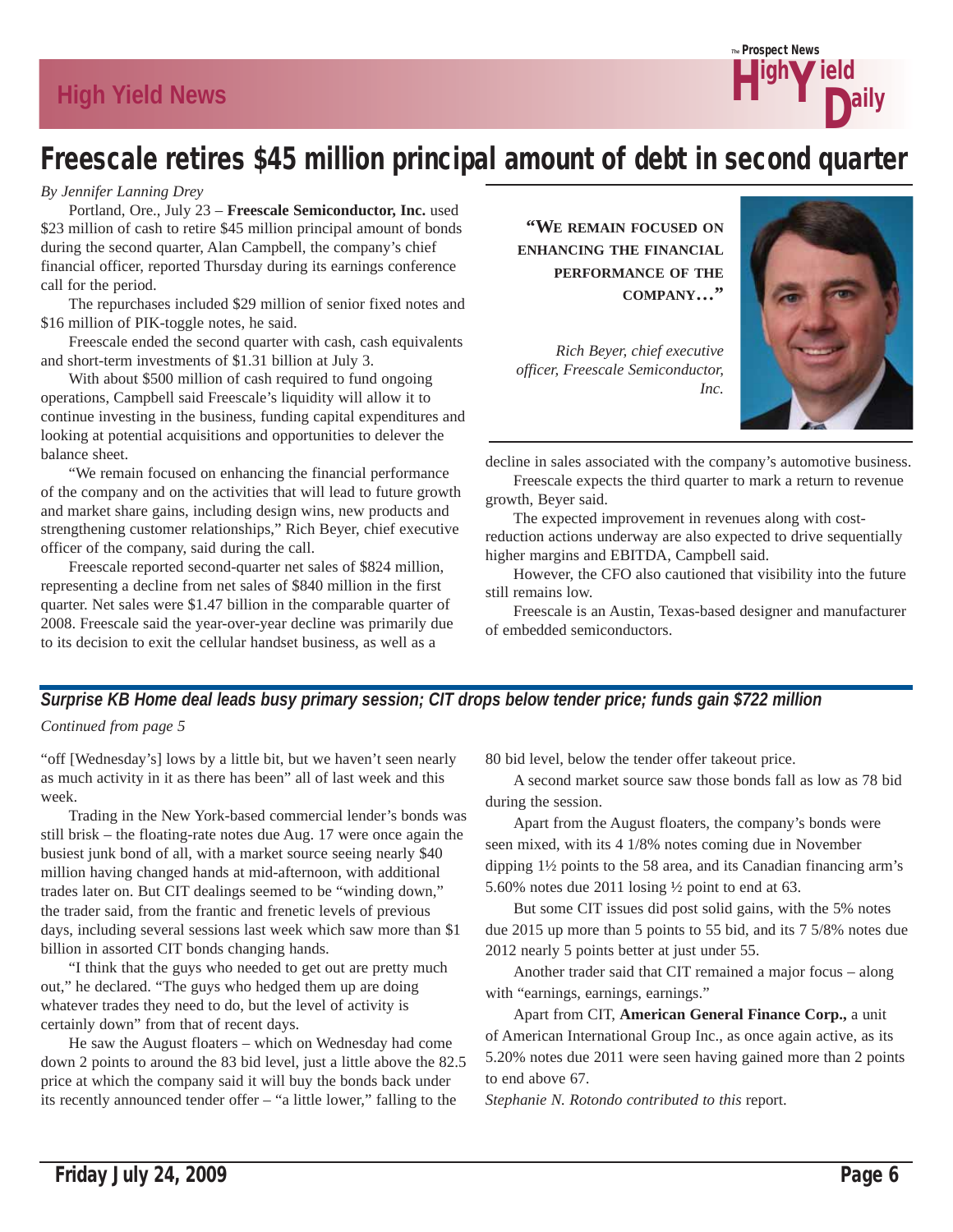

# Terex manages for cash as sales, earnings worsen, amends bank loan

#### *By Jennifer Lanning Drey*

 Portland, Ore., July 23 – **Terex Corp.** will continue to manage the business for cash in the second half of 2009, as the company expects net sales and profits in the balance of the year to be worse than originally expected, Ron DeFeo, chief executive officer of Terex, said Thursday during the company's second-quarter earnings conference call.

 DeFeo said a severe contraction in demand and inventory adjustments continued to lower the company's net sales, which were down 55% in the second quarter as compared to the same period in 2008.

 At the same time, Terex's total liquidity increased by \$525.1 million during the quarter, reflecting capital market activity and cash flow generated through improved working capital during the period.

 The company ended the second quarter with \$1.42 billion in total liquidity, comprised of \$938.5 million in cash and \$485.9 million of borrowing availability under its revolving credit facility.

 "With no near-term debt maturities, our liquidity position and expectations of additional cash flow generation, we are well positioned to weather the current downturn," Phil Widman, the company's chief financial officer, said during the call.

 A portion of the proceeds raised through three capital markets issuances during the quarter was used to pre-pay \$58.4 million of the company's term loans and to repay revolving credit facility borrowings, according to its earnings release.

### **Credit facility amended**

 In connection with the second-quarter financings, Terex secured an amendment to its credit facility that eliminates financial covenants based on its consolidated leverage ratio and consolidated **"…[W]E ARE WELL POSI-TIONED TO WEATHER THE CURRENT DOWNTURN."**

*- Phil Widman, chief financial officer, Terex Corp.*



fixed charge coverage ratio, removing concern over the impact of earnings on covenants during difficult times, Widman said.

 Terex had \$1.74 billion of total debt at June 30, comprised of \$136.2 million of senior bank debt, \$1.51 billion of notes and \$89.9 million of other debt.

 The company announced a second-quarter net loss of \$77.6 million, compared to net income of \$236.3 million in the second quarter of 2008.

 "Reporting losses is certainly not easy, but we feel at this stage they have been unavoidable with the dramatic industry swings we've experienced, DeFeo said.

 The CEO added that net sales now seem to have stabilized in some segments at the current low levels, providing Terex the opportunity to begin laying the foundation for better operating performance in 2010.

Westport, Conn.-based Terex is a diversified manufacturer.

# South Africa's Sappi talks \$500 million equivalent two-part notes

#### *By Paul A. Harris*

 St. Louis, July 23 - **Sappi Ltd.** set price talk for its \$500 million equivalent two-part offering of five-year senior secured notes (Ba2/expected BB) on Thursday, according to informed sources.

The  $\epsilon$ 250 million to  $\epsilon$ 300 million euro-denominated tranche is talked at the 13¼% area, and the \$250 million to \$300 million dollar-denominated tranche is talked at the 13½% area. Both tranches are expected to price with approximately 5 points of original issue discount.

 The overall deal has the potential to upsize to \$650 million equivalent, according to a source close to the transaction.

 Pricing is set for Friday. The issue will be sold through **PE** 

**Paper Escrow GmbH**. JP Morgan, Calyon Securities, Citigroup, HSBC and RBS Securities are joint bookrunners. KBC and Natixis Bleichroeder are co-managers.

 The notes will come with three years of call protection.

 The Johannesburg, South Africa, coated paper producer will also put in place a new €650 million credit facility.

 Proceeds will be used to pay off nearterm debt maturities.

 The issuing entity is an Austria-based special-purpose vehicle.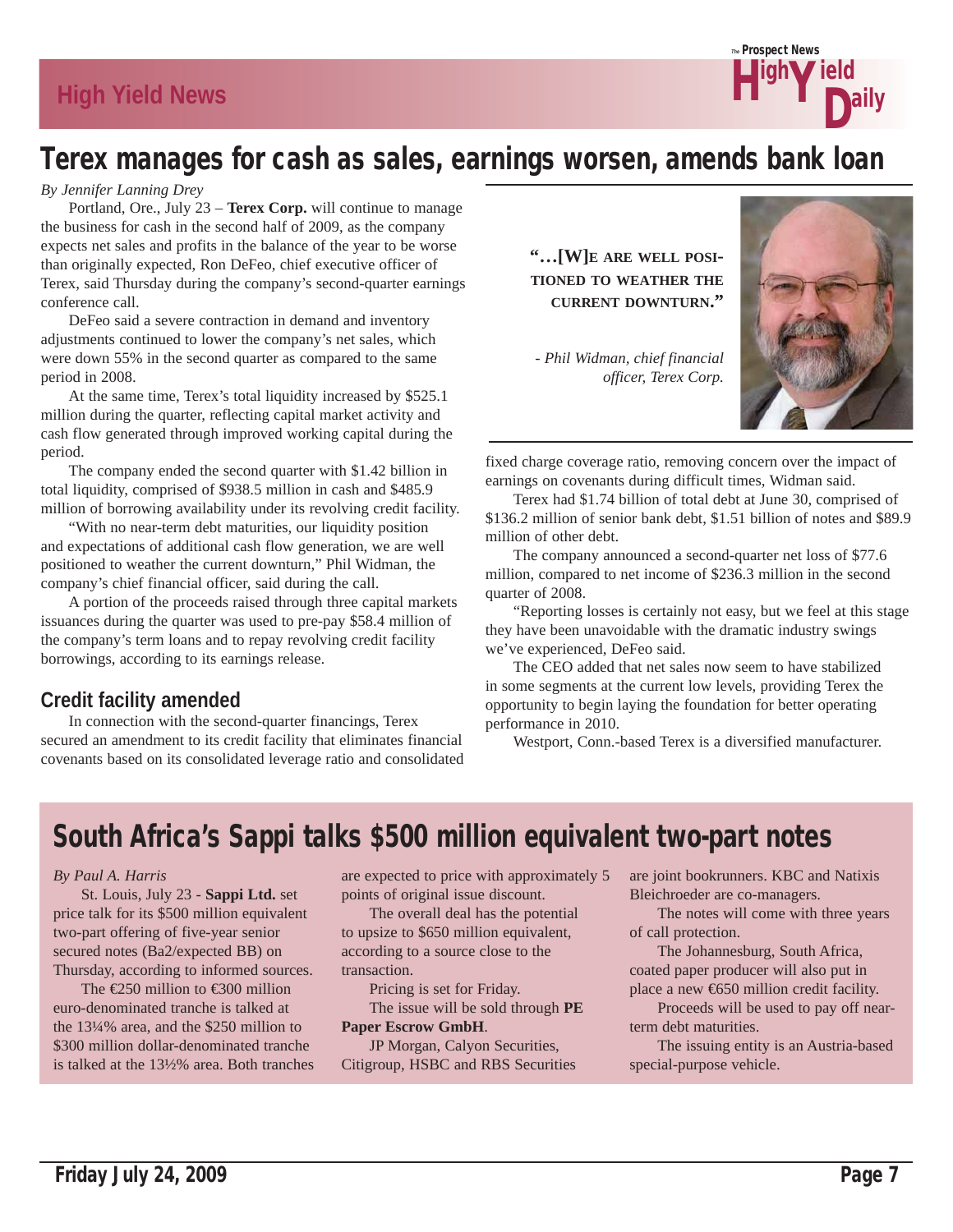

# Angiotech Pharmaceuticals files \$250 million shelf registration

*By Devika Patel*

 Knoxville, Tenn., July 23 **– Angiotech Pharmaceuticals, Inc.** filed a \$250 million shelf registration in an S-3 filing with the Securities and Exchange Commission.

 The registration covers common shares, class I preference shares, warrants, debt securities and units.

 The securities may be structured as convertibles.

 Proceeds will be used for general corporate purposes.

 Angiotech is a Vancouver, B.C.-based specialty pharmaceutical and medical device company.

# Theravance files \$200 million shelf registering debt, stock, warrants

#### *By Devika Patel*

 Knoxville, Tenn., July 23 – **Theravance Inc.** filed a \$200 million shelf registration in an S-3 filing with the Securities and Exchange Commission.

The registration covers common stock, debt securities and

#### warrants.

 The securities may be structured as convertibles. Proceeds will be used for general corporate purposes. Theravance is a South San Francisco, Calif.-based biopharmaceutical company.

# Credit Suisse improves investment-banking revenues, lowers risk

#### *By Jennifer Lanning Drey*

 Portland, Ore., July 23 – **Credit Suisse Group**'s investmentbanking segment boosted revenues during the second quarter while continuing to focus on reducing risk, Brady Dougan, chief executive officer of Credit Suisse, said Thursday during the bank's quarterly earnings conference call.

 Adjusted for the impact of movements in spreads on Credit Suisse's own debt and charges related to the settlement with Huntsman Corp., the investment bank posted second-quarter net revenues of CHF 6.42 billion.

 At the same time, the bank reduced risk-weighted assets by 10% in U.S. dollar terms during the period.

 "We continue to apply a disciplined approach to risk deployment," Renato Fassbind, chief financial officer of Credit Suisse, said during the call.

 Investment-banking net revenues were CHF 6.08 billion in the second quarter of 2008 on an adjusted basis.

 Fassbind said the current-year performance reflected strong results in client- and flow-based businesses as Credit Suisse gained market share across a variety of product areas.

 Revenues and activities in underwriting businesses showed improvement, while merger and acquisition activity continued to be **"WE CONTINUE TO APPLY A DISCIPLINED APPROACH TO RISK DEPLOYMENT."**

*- Renato Fassbind, chief financial officer, Credit Suisse Group*



weak, he said.

 Credit Suisse also reported Thursday that its asset management segment returned to profitability in the second quarter.

 In the wealth management segment, revenues were up 8% over the first quarter.

 Firm wide, the bank posted net income of CHF 1.6 billion in the second quarter of 2009.

Credit Suisse is a Zurich-based bank.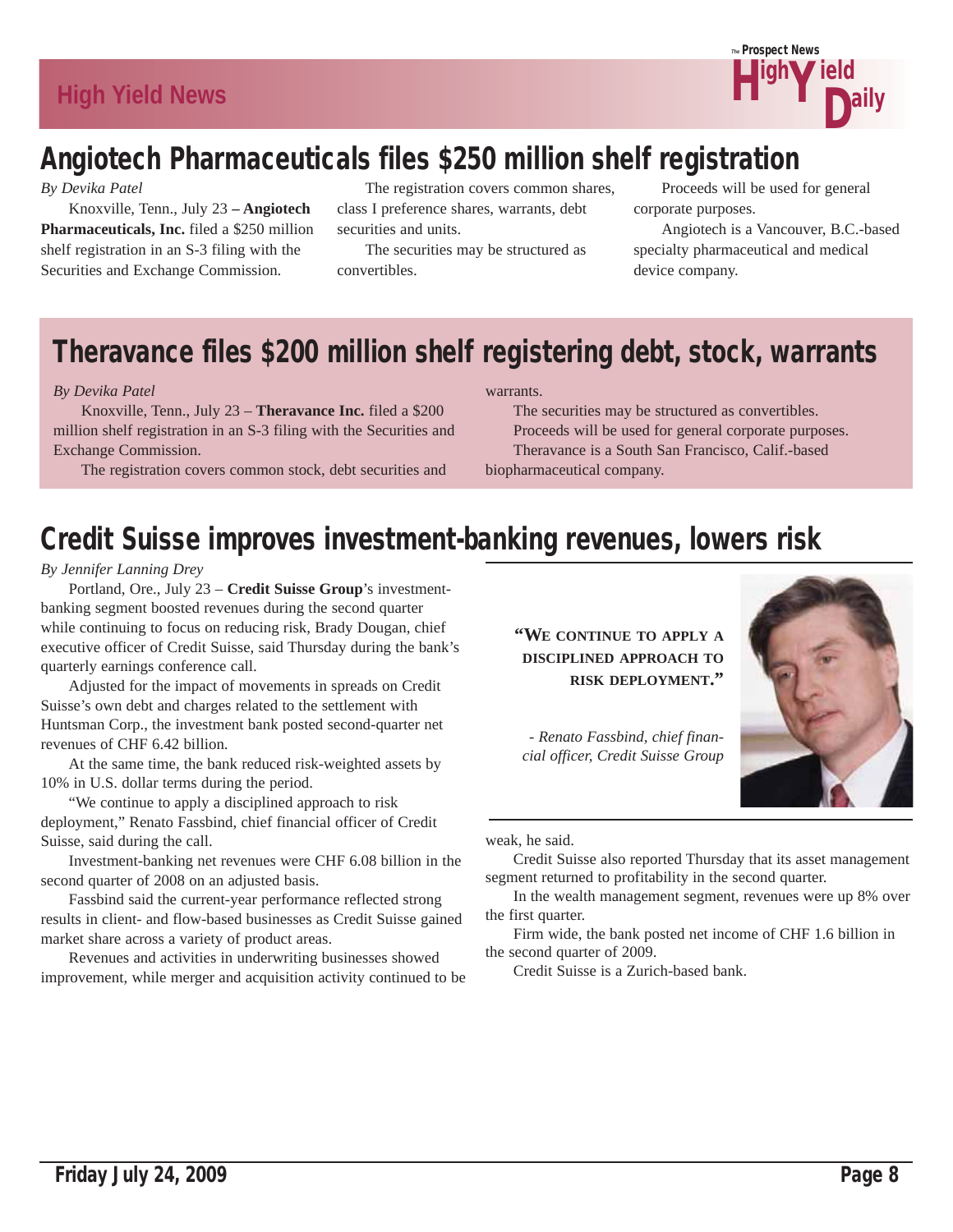

# New Issue: Basic Energy prices \$225 million 11 5/8% five-year notes at 94.621 to yield 13 1/8%

#### *By Paul A. Harris*

 St. Louis, July 23 – **Basic Energy Services, Inc.** priced a restructured \$225 million issue of 11 5/8% five-year senior secured notes (Ba3/BB-) at 94.621 to yield 13 1/8% on Thursday, according to an informed source.

 The yield was printed at the tight end of the 13¼% area price talk.

 Goldman, Sachs & Co. was the left lead bookrunner. Banc of America Securities LLC and UBS Securities LLC were joint bookrunners. The co-managers were Jefferies & Co., Capital One Southcoast, Inc., Comerica Securities, Inc. and Natixis Bleichroeder Inc.

 The Midland, Tex.-based oilfield services company will use the proceeds to repay its revolver.

The deal was restructured earlier in the week.

 Prior to that Basic Energy was marketing \$225 million of eight-year senior unsecured notes, which it was offering with four years of call protection.

| Issuer:               | Basic Energy Services, Inc.            | Yield:           | 13 1/8%                                 |
|-----------------------|----------------------------------------|------------------|-----------------------------------------|
| Face amount:          | \$225 million                          | Spread:          | $1,054$ bps                             |
| Proceeds:             | $$212.897$ million                     | Call features:   | Make-whole provision until Feb.         |
| Maturity:             | Aug. 1, 2014 (maturity decreased from  |                  | 1, 2012, then callable at 105.813,      |
|                       | 2017)                                  |                  | 102.906, declining to par on and after  |
| Security description: | Senior secured notes (changed from     |                  | Feb. 1, 2014 (call protection decreased |
|                       | unsecured structure)                   |                  | to 2.5 years from four years)           |
| Bookrunners:          | Goldman, Sachs & Co., Banc of          | Equity clawback: | 35% at 111.625 until Feb. 1, 2012       |
|                       | America Securities LLC, UBS            | Trade date:      | July 23                                 |
|                       | Securities LLC                         | Settlement date: | July $31$                               |
| Co-managers:          | Jefferies & Co., Capital One           | Ratings:         | Moody's: Ba3                            |
|                       | Southcoast, Inc., Comerica Securities, |                  | Standard & Poor's: BB-                  |
|                       | Inc., Natixis Bleichroeder Inc.        | Distribution:    | Rule 144A with registration rights/     |
| Coupon:               | 11 5/8%                                |                  | <b>Regulation S</b>                     |
| Price:                | 94.621                                 | Price talk:      | $13\frac{1}{4}\%$ area                  |

# New Issue: Fiat prices €1.25 billion 9% three-year bonds at 99.367 to yield 9¼%

#### *By Paul A. Harris*

 St. Louis, July 23 – **Fiat Finance & Trade Ltd. SA** priced a €1.25 billion issue of 9% three-year eurobonds (Ba1/BB+/ BB+) at 99.367 to yield 9¼% on Thursday, according to informed sources. The coupon came 50 basis points inside the 9½% coupon guidance. Banca IMI, Barclays Capital, Calyon Securities and Unicredit (HVB) were joint bookrunners for the Regulation S sale. The issuer is a subsidiary of Turin, Italy car-maker **Fiat SpA**. Proceeds will be used to refinance debt and for general corporate purposes.

| Issuer:               | Fiat Finance & Trade Ltd. SA (guaran- | Yield:           | $9\frac{1}{4}\%$                     |
|-----------------------|---------------------------------------|------------------|--------------------------------------|
|                       | tor Fiat SpA)                         | Spread:          | Mid-swaps plus 701.1 bps             |
| Amount:               | $\epsilon$ .25 billion                | Trade date:      | July 23                              |
| Maturity:             | July 30, 2012                         | Settlement date: | July 28                              |
| Security description: | Eurobonds                             | Ratings:         | Moody's: Ba1                         |
| Bookrunners:          | Banca IMI, Barclays Capital, Calyon   |                  | Standard & Poor's: $BB+$             |
|                       | Securities, Unicredit (HVB)           |                  | Fitch: $BB+$                         |
| Coupon:               | $9\%$                                 | Distribution:    | Regulation S global medium-term note |
| Price:                | 99.367                                | Guidance:        | $9\frac{1}{2}\%$ coupon              |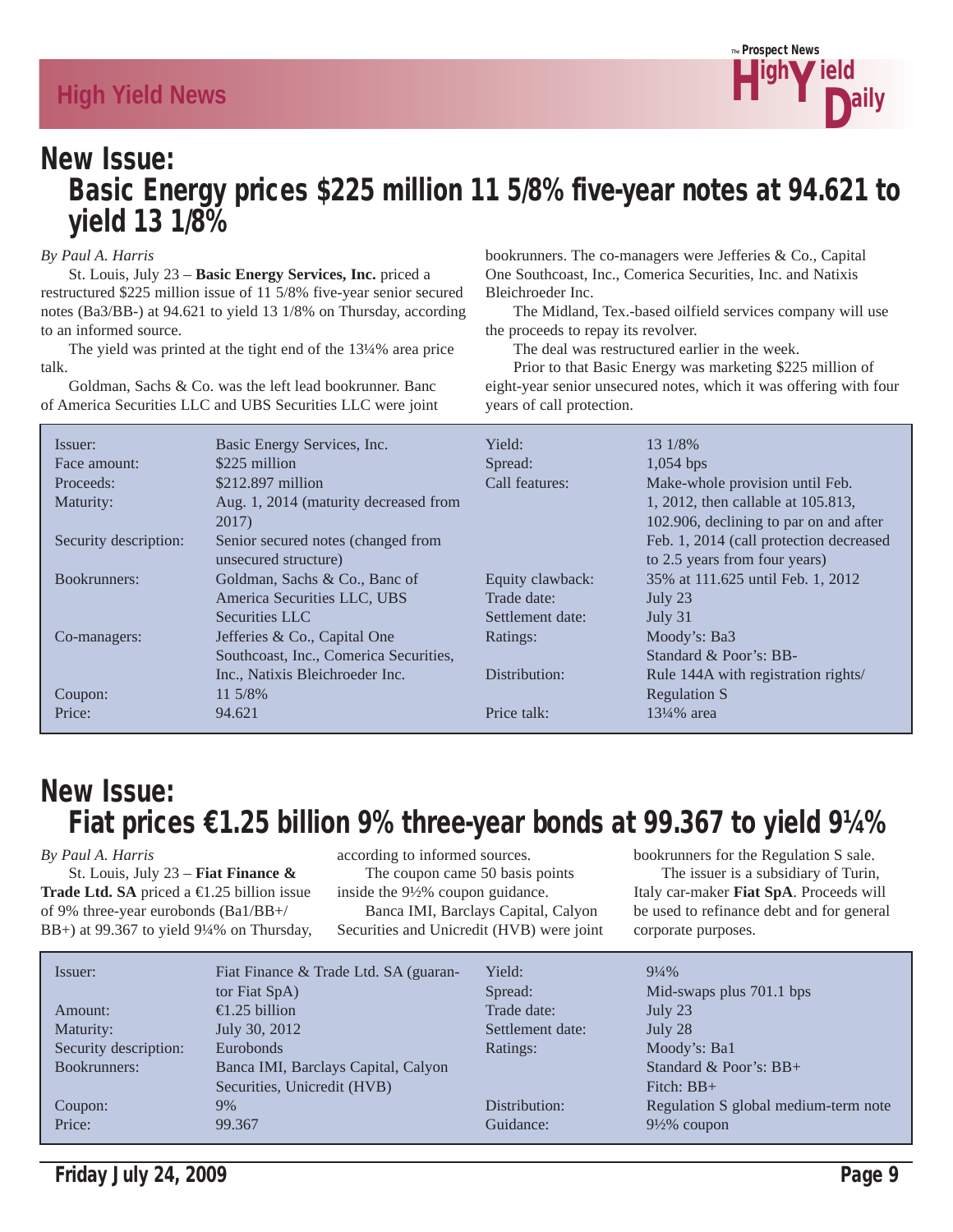

# New Issue: Greif prices \$250 million 7¾% 10-year notes at 96.637 to yield 8¼%

#### *By Paul A. Harris*

 St. Louis, July 23 – **Greif Inc.** priced a \$250 million issue of 7¾% 10-year senior notes (Ba2/BB+) at 96.637 to yield 8¼% on Thursday, according to an informed source.

 The yield was printed on top of the 8¼% area yield talk, while the issue price came within the context of the 3 to 4 points of discount talk.

 Banc of America Securities/Merrill Lynch, Deutsche Bank Securities and JP Morgan were joint bookrunners for the Rule

144A with registration rights offering.

 Keybanc Capital Markets was the senior co-manager. US Bancorp, RBS Securities Inc., Huntington, PNC and Fifth Third were co-managers.

 Proceeds will be used for general corporate purposes including repayment of the company's revolver.

 Greif is a Delaware, Ohio-based producer of industrial packaging products.

| Issuer:               | Greif Inc.                          | Price:           | 96.637                               |
|-----------------------|-------------------------------------|------------------|--------------------------------------|
| Face amount:          | \$250 million                       | Yield:           | $8\frac{1}{4}\%$                     |
| Proceeds:             | $$241.593$ million                  | Spread:          | $461$ bps                            |
| Maturity:             | Aug. 1, 2019                        | Call protection: | Non-callable apart from make-whole   |
| Security description: | Senior notes                        |                  | call at Treasuries plus 50 bps       |
| Bookrunners:          | Banc of America Securities/Merrill  | Trade date:      | July 23                              |
|                       | Lynch, Deutsche Bank Securities, JP | Settlement date: | July 28                              |
|                       | Morgan                              | Ratings:         | Moody's: Ba2                         |
| Senior co-manager:    | <b>Keybanc Capital Markets</b>      |                  | Standard & Poor's: $BB+$             |
| Co-managers:          | US Bancorp, RBS Securities Inc.,    | Distribution:    | Rule 144A with registration rights/  |
|                       | Huntington, PNC, Fifth Third        |                  | <b>Regulation S</b>                  |
| Coupon:               | $73/4\%$                            | Price talk:      | 81/4% area with 3 to 4 points of OID |

# New Issue: KB Home upsizes to \$265 million, prices 9.1% eight-year notes at 98.014 to yield 9.45%

*By Paul A. Harris*

 St. Louis, July 23 – **KB Home** priced an upsized \$265 million issue of 9.1% eight-year notes at 98.014 to yield 9.45% on Thursday, according to an informed source.

Citigroup ran the books for the deal, which was increased from

\$250 million.

 Proceeds will be used to fund the tender for the company's 6 3/8% notes due 2011.

 The issuer is a Los Angeles-based builder of single-family homes, townhomes and condominiums.

| Issuer:<br>Face amount:<br>Proceeds:<br>Maturity:<br>Security description:<br>Bookrunner:<br>Coupon: | <b>KB</b> Home<br>\$265 million (increased from \$250)<br>million)<br>\$259.737 million<br>Sept. 15, 2017<br>Senior notes<br>Citigroup<br><b>Barclays Capital</b><br>Co-managers:<br>Inc., Credit Suisse Securities (USA)<br>LLC, Deutsche Bank Securities Inc.<br>9.1% | Yield:<br>Spread:<br>Call protection:<br>Change of control:<br>Trade date:<br>Settlement date:<br>Ratings: | 9.45%<br>575.5 bps<br>Non-callable apart from make-whole<br>provision at Treasuries plus 50 bps)<br>$101$ put<br>July 23<br>July 30<br>Moody's: B1<br>Standard & Poor's: BB-<br>Fitch: BB- |
|------------------------------------------------------------------------------------------------------|-------------------------------------------------------------------------------------------------------------------------------------------------------------------------------------------------------------------------------------------------------------------------|------------------------------------------------------------------------------------------------------------|--------------------------------------------------------------------------------------------------------------------------------------------------------------------------------------------|
| Price:                                                                                               | 98.014                                                                                                                                                                                                                                                                  | Distribution:                                                                                              | Off shelf                                                                                                                                                                                  |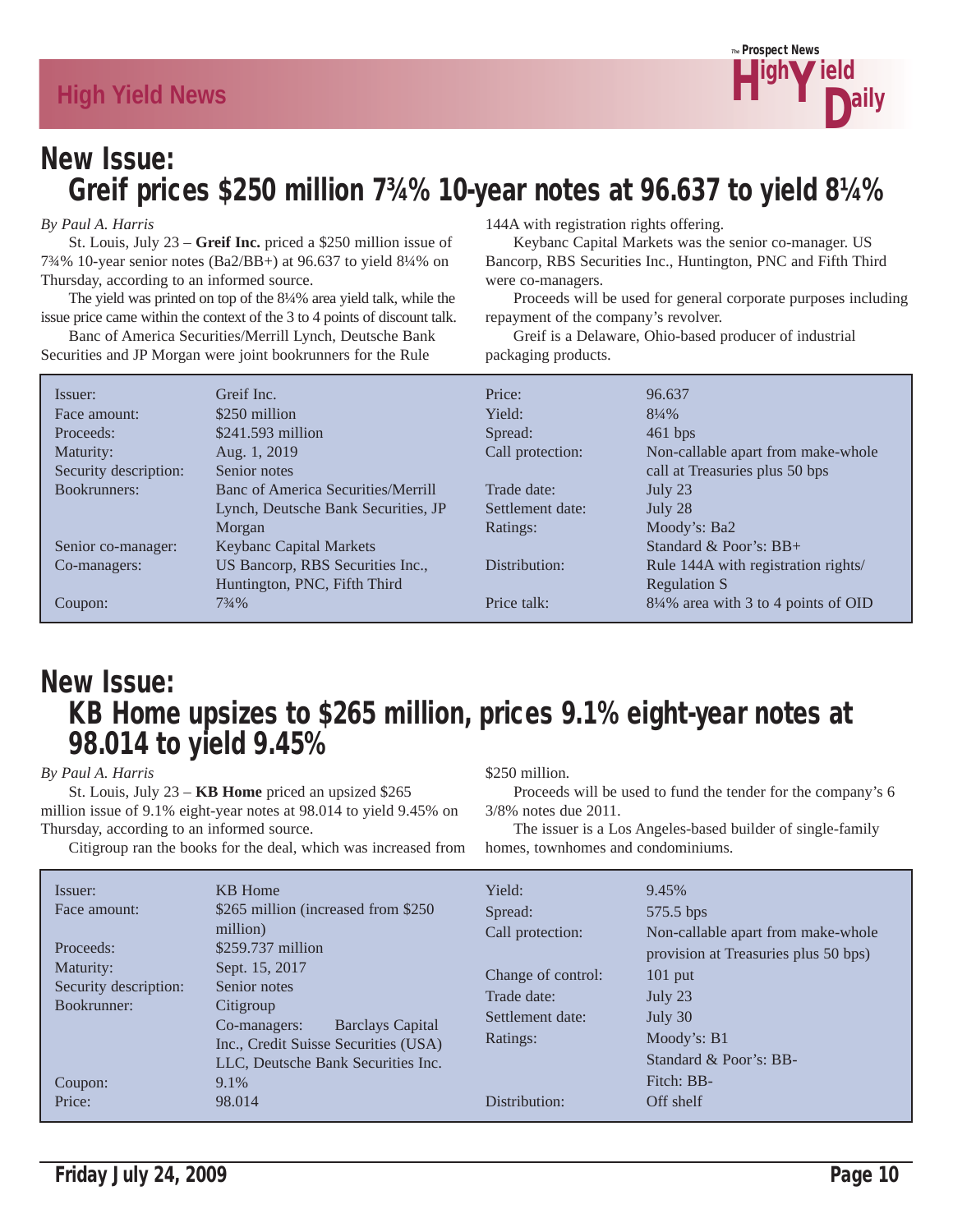

# New Issue: Plastipak upsizes to \$175 million, prices 10 5/8% 10-year notes at 97.739 to yield 11%

#### *By Paul A. Harris*

 St. Louis, July 23 – **Plastipak Holdings, Inc.** priced an upsized \$175 million issue of 10 5/8% 10-year senior notes (B3/B) at 97.739 to yield 11% on Thursday, according to an informed source.

 The yield came at the tight end of the 11% to 11¼% yield talk, while the issue priced rich to the 2.5 points of discount talk. The deal was increased from \$150 million.

 JP Morgan, Banc of America Securities LLC/Merrill Lynch & Co. and RBS Securities Inc. were joint bookrunners for the Rule 144A for life and Regulation S issue.

 Proceeds will be used to repay borrowings on Plastipak's seventh amended and restated credit agreement and for general corporate purposes.

 Plastipak is a Plymouth, Mich.-based manufacturer of plastic packaging containers for consumer products companies.

| Issuer:<br>Face amount:<br>Proceeds:<br>Maturity:<br>Security description:<br>Bookrunners:<br>Co-managers:<br>Coupon:<br>Price:<br>Yield: | Plastipak Holdings, Inc.<br>\$175 million<br>$$171.043$ million<br>Aug. 15, 2019<br>Senior notes<br>J.P. Morgan, Banc of America<br>Securities LLC-Merrill Lynch & Co.,<br>RBS Securities Inc.<br>BMO Capital Markets, Goldman, Sachs<br>& Co., KeyBanc Capital Markets<br>$10,5/8\%$<br>97.739<br>11\% | Call features:<br>Equity clawback:<br>Change of control:<br>Trade date:<br>Settlement date:<br>Ratings:<br>Distribution:<br>Price talk: | Make-whole provision at Treasuries<br>plus 50 bps until Aug. $15$ , 2014, then<br>callable at 105.313, 103.542, 101.771,<br>declining to par on and after Aug. 15,<br>2017<br>For 35% at 110.625 until Aug. 15, 2012<br>$101$ put<br>July 23<br>July 28<br>Moody's: B3<br>Standard & Poor's: B<br>Rule 144A for life/Regulation S<br>11% to $11\frac{1}{4}\%$ , with 2.5 points of OID |
|-------------------------------------------------------------------------------------------------------------------------------------------|---------------------------------------------------------------------------------------------------------------------------------------------------------------------------------------------------------------------------------------------------------------------------------------------------------|-----------------------------------------------------------------------------------------------------------------------------------------|----------------------------------------------------------------------------------------------------------------------------------------------------------------------------------------------------------------------------------------------------------------------------------------------------------------------------------------------------------------------------------------|
| Spread:                                                                                                                                   | 733 bps                                                                                                                                                                                                                                                                                                 |                                                                                                                                         |                                                                                                                                                                                                                                                                                                                                                                                        |

# New Issue: Reliance prices \$250 million 9½% 10-year notes at 95.298 to yield 10¼%

#### *By Paul A. Harris*

 St. Louis, July 23 – **Reliance Intermediate Holdings LP** priced a \$250 million issue of 9½% 10-year senior unsecured notes (Ba2/BB-) at 95.298 to yield 10¼% on Thursday, according to an informed source.

 The yield was printed on top of the 10¼% area price talk.

 Credit Suisse Securities (USA) LLC ran the books for the Rule 144A for life deal. Approximately C\$103 million of the proceeds are to be invested in the company's wholly owned subsidiary,

Reliance LP, in the form of additional equity, with the balance to fund transaction costs as well as a distribution to Reliance Intermediate's owners.

 The issuer is an Oshawa, Ont.-based heating and cooling products and services provider.

| Issuer:<br>\$250 million<br>Face amount:<br>$$238.245$ million<br>Proceeds:<br>Dec. 15, 2019<br>Maturity:<br>Senior unsecured notes<br>Security description:<br>Bookrunner:<br>$9\frac{1}{2}\%$<br>Coupon:<br>Price:<br>95.298<br>Yield:<br>$10\frac{1}{4}\%$<br>660 bps<br>Spread:<br>Call features: | Reliance Intermediate Holdings LP<br>Equity clawback:<br>Trade date:<br>Credit Suisse Securities (USA) LLC<br>Settlement date:<br>Ratings:<br>Distribution:<br>Make-whole call at Treasuries plus 50<br>Price talk: | bps until Dec. 15, 2014, then callable at<br>104.75, 103.167, 101.583, par on and<br>after Dec. 15, 2017<br>For 35% at 109.50 until Dec. 15, 2012<br>July 23<br>July 30<br>Moody's: Ba2<br>Standard & Poor's: BB-<br>Rule 144A for life<br>$10\frac{1}{4}\%$ area |
|-------------------------------------------------------------------------------------------------------------------------------------------------------------------------------------------------------------------------------------------------------------------------------------------------------|---------------------------------------------------------------------------------------------------------------------------------------------------------------------------------------------------------------------|-------------------------------------------------------------------------------------------------------------------------------------------------------------------------------------------------------------------------------------------------------------------|
|-------------------------------------------------------------------------------------------------------------------------------------------------------------------------------------------------------------------------------------------------------------------------------------------------------|---------------------------------------------------------------------------------------------------------------------------------------------------------------------------------------------------------------------|-------------------------------------------------------------------------------------------------------------------------------------------------------------------------------------------------------------------------------------------------------------------|

Friday July 24, 2009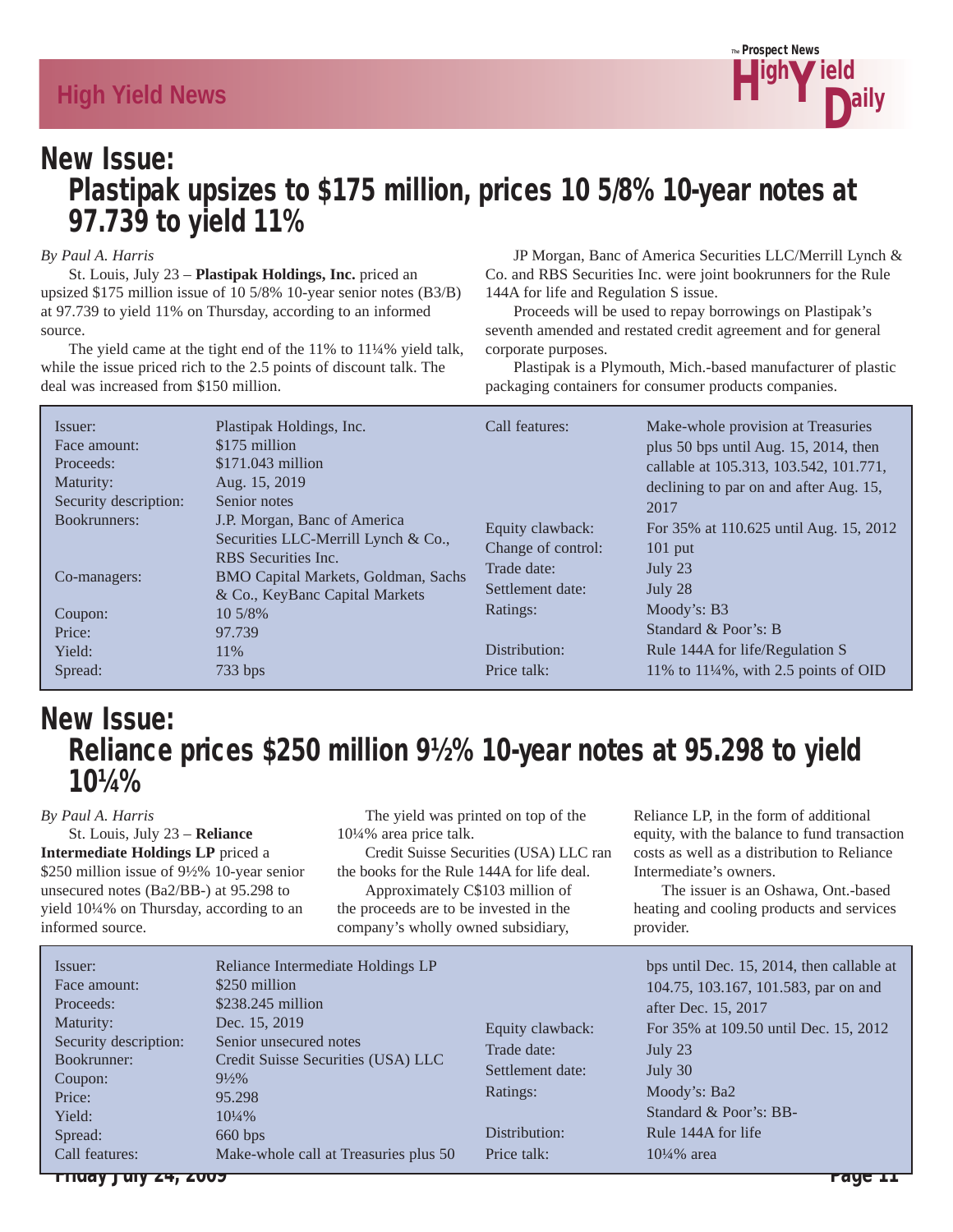# **Tenders and Redemptions**



# **Tenders calendar**

#### **July 24**

11:59 p.m. ET: FairPoint Communications, Inc. tender deadline

#### **July 25**

11:59 p.m. ET: Dayton Superior Corp. early tender deadline

#### **July 27**

5 p.m. ET: FirstFed Financial Corp. consent deadline 11:59 p.m. ET: Haights Cross Communications, Inc. tender deadline 5 p.m. ET: Janus Capital Group Inc. early tender deadline 5 p.m. ET: Majapahit Holding BV (PT Perusahaan Listrik Negara) consent deadline 5 p.m. ET: MxEnergy Holdings Inc. early tender deadline 5 p.m. ET: MxEnergy Holdings Inc. consent deadline

#### **July 28**

12 a.m. ET: MxEnergy Holdings Inc. tender deadline 5 p.m. ET: NewPage Corp. early tender by

NewPage and NP Investor LLC deadline 12 a.m. ET: Unisys Corp. tender deadline

#### **July 31**

11:59 p.m. ET: American Achievement Group Holding Corp. early tender deadline 11:59 p.m. ET: American Achievement Group Holding Corp. tender deadline 5 p.m. ET: CIT Group Inc. early tender deadline 5 p.m. ET: Cilcorp Inc. consent deadline 5 p.m. ET: Cilcorp Inc. tender deadline 12 p.m. ET: HTM Sport- und Freizeitger te AG (HEAD NV) early tender deadline 12 p.m. ET: HTM Sport- und Freizeitger te AG (HEAD NV) tender deadline 5 p.m. ET: Limited Brands Inc. early tender deadline

#### **August 4**

11:59 p.m. ET: Duane Reade Inc./Duane Reade (Duane Reade Holdings, Inc.) tender deadline

#### **August 6**

12 a.m. ET: Nine Dragons Paper (Holdings) Ltd. early tender deadline 12 a.m. ET: Nine Dragons Paper (Holdings) Ltd. tender deadline

# Anthracite issues notes in exchange for \$25 million trust preferreds

#### *By Angela McDaniels*

 Tacoma, Wash., July 23 – **Anthracite Capital, Inc.** issued \$31.25 million principal amount of junior subordinated notes due Oct. 30, 2035 to Taberna Preferred Funding II, Ltd. in exchange for \$25 million liquidation amount of trust preferred securities issued by Anthracite Capital Trust I on Wednesday, according to an 8-K filing with the Securities and Exchange Commission.

 The notes carry a fixed coupon of 0.75% per year until the earlier of July 22, 2013 and the date on which all of the loans under the company's senior secured credit facilities with Bank of America, Deutsche Bank and Morgan Stanley are fully amortized. After that time, the notes will bear interest at the same rate as the exchanged securities.

Interest is payable quarterly.

 While the coupon remains 0.75%, the company is subject to limitations on its ability to pay cash dividends on its common stock or preferred stock; to redeem, purchase or acquire any equity interests; and to issue or otherwise incur new debt other than trade debt, similar debt incurred in the ordinary course of business or debt in exchange for or to provide the funds necessary to repurchase, redeem, refinance or satisfy the company's existing secured and senior unsecured debt.

 In addition, the cure period during this time for a default in the payment of interest when due is three days.

 The notes are contractually senior to the company's remaining junior subordinated notes. They otherwise generally have the same terms, including maturity date, as the exchanged securities.

 Anthracite Capital is a New York specialty finance company focused on investments in high-yield commercial real estate loans and related securities.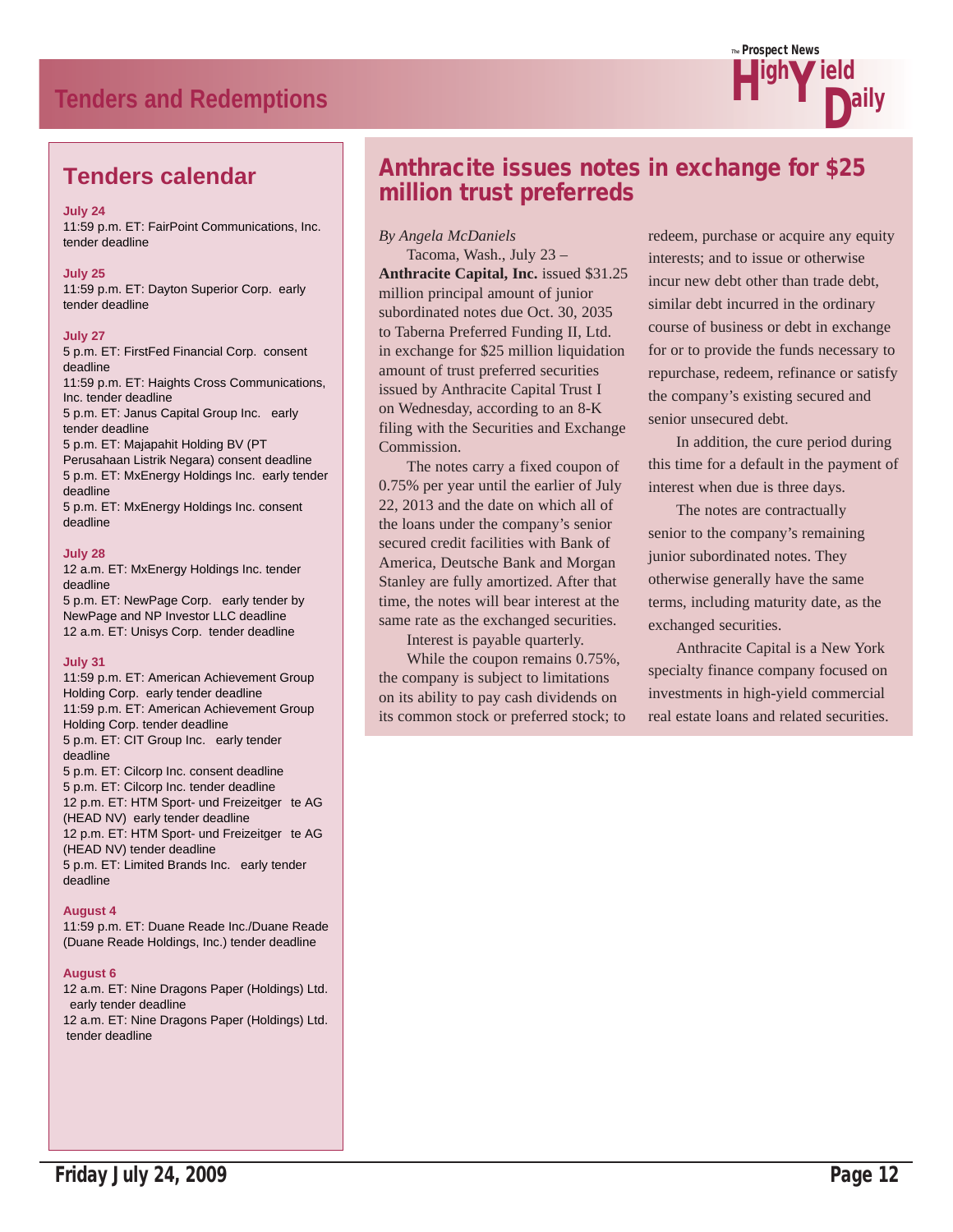

# Heating Finance solicits consents from holders of 7 7/8% notes

#### *By Jennifer Chiou*

 New York, July 23 – **Heating Finance plc** announced the start of a consent solicitation for its 7 7/8% mezzanine notes due 2014.

 On July 3, the company announced that Baxi Group had successfully reached an agreement in principle with De Dietrich Remeha Group to form a combined group that would have a leading position in the European heating products market.

 On Wednesday, Baxi entered into a sale and purchase agreement with Dietrich Remeha.

 Heating Finance is looking for consents so that the transaction does not trigger a change of control under the note indenture. Consents will also amend the indenture to reflect the new combined group that results from the transaction and address the needs of the combined group.

 The consent solicitation expires at noon ET on Aug. 12.

 The company said it will pay a consent fee of £5.00 for each £1,000 principal amount of notes if holders of a majority of notes deliver consents. Concurrently with the consent

solicitation, Heating Finance said it will seek consents from its senior lenders to amend its senior credit facility to permit the integration of the two groups and their respective bank financing arrangements and to permit greater operating and financing flexibility for the combined group.

 Questions may be directed to Bank of New York Mellon (44 207 964 4958 or eventsadministration@bnymellon.com).

 Heating Finance is a heating products company based in Derby, England.

# KB Home starts cash tender offer for up to \$250 million 6 3/8% notes

*By Jennifer Chiou*

 New York, July 23 – **KB Home** announced the launch of a cash tender offer for up to \$250 million of its \$350 million of 6 3/8% senior notes due 2011.

The offer ends at 9 a.m. ET on Aug. 20.

 For each \$1,000 principal amount, the company said it will pay \$1,010, which includes a \$30 early tender premium for those who tender prior to 5 p.m. ET on Aug. 5.

 The company said it will also pay accrued interest to the settlement date.

The offer is subject to the satisfaction or waiver of a number of

conditions, including the completion of a public offering of not less than \$250 million of unsecured senior debt securities that closes no later than Aug. 5.

There is no minimum tender condition.

 It the offer is oversubscribed, tenders will be accepted on a pro rata basis.

 Citi is the dealer manager (800 558-3745 or call collect 212 723-6106). Global Bondholder Services Corp. is the depositary and information agent (866 540-1500 or call collect 212 430-3774).

 KB Home is a Los Angeles-based builder of single-family homes.

# Haights Cross to use payment grace period if exchange offer fails

#### *By Caroline Salls*

 Pittsburgh, July 23 – **Haights Cross Communications, Inc.** said it will take advantage of the 30-day grace period for making the \$8.4 million interest payment due Aug. 3 on its 12½% senior discount notes due 2011 unless it can complete its exchange offer for the notes on time, according to a company news release.

 As previously reported, the exchange offer is scheduled to expire at 11:59 p.m. ET on July 27. The company is offering 120.21 shares of common stock for each \$1,000 principal amount at maturity of notes.

 Haights Cross said about 74% of the notes had been tendered as of the close of business on July 21, but the exchange offer requires at least 95% of the notes to be tendered.

The company said its current forbearance agreement and

credit agreement for its senior secured term loan prohibits it from making interest payments on the notes while it remains in default under the credit agreement.

 The credit agreement would be cured upon the successful completion of the exchange offer.

The lender forbearance agreement runs through July 30.

 Haights Cross said that if it cannot complete the exchange offer and related restructuring activities, it intends to explore all of its restructuring alternatives, which could include an out-ofcourt restructuring or a Chapter 11 bankruptcy filing.

 Haights Cross is a White Plains, N.Y.-based educational and library publisher.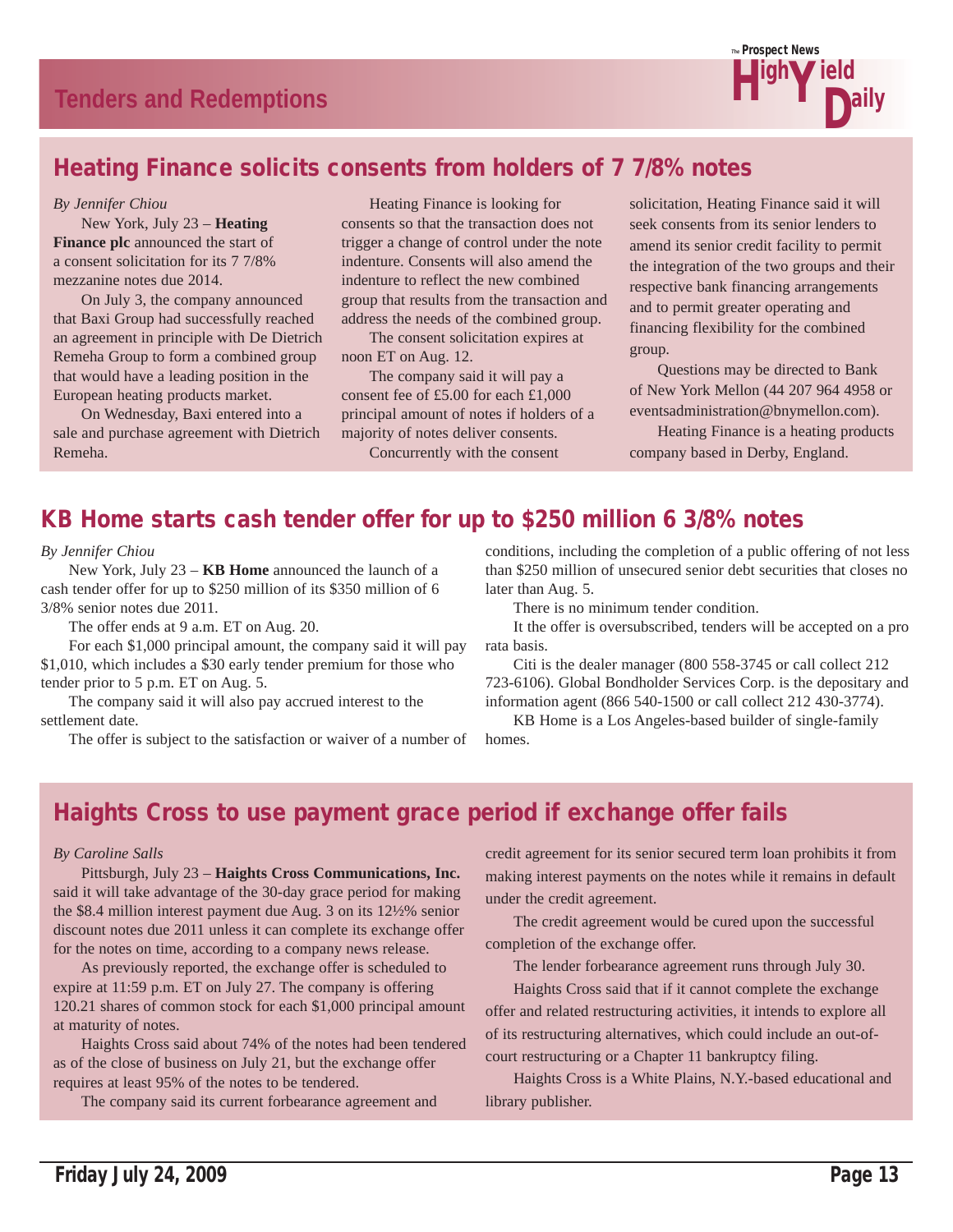

# Kellwood holders agree to new notes in exchange for overdue notes

#### *By Angela McDaniels*

 Tacoma, Wash., July 23 – **Kellwood Co.** said it successfully completed the exchange of new senior secured notes due 2014 for its existing \$140 million of senior notes that were due on July 15.

 The transaction was a par-for-par exchange and maintains the same obligor for the new notes, according to a company news release.

 As previously reported, the company had been trying to negotiate an exchange of the bonds since May.

 Deutsche Bank, a large holder of the bonds, decided to participate in the exchange after earlier saying it would not.

 St. Louis-based Kellwood makes and markets apparel and consumer soft goods. It is an affiliated portfolio company of private investment firm Sun Capital Partners, Inc.

# MTR Gaming gets consents for all 9¾% notes, 99.81% of 9% notes

#### *By Jennifer Chiou*

 New York, July 23 – **MTR Gaming Group, Inc.** announced the receipt of consents from holders of all \$130 million of its 9¾% senior notes due 2010 as well as \$124.76 million, or 99.81%, of its \$125 million of 9% senior subordinated notes due 2012.

 The solicitation for the 9% notes was announced on July 15 along with a cash tender offer and consent solicitation for the 9¾% notes.

 The consent deadline was 5 p.m. ET on July 22 for both notes series.

 The company said it has entered into supplemental indentures.

 MTR previously changed the proposed amendment to the definition of permitted indebtedness in the indenture governing the notes to permit the company to incur additional debt to finance the acquisition, development and construction of gaming facilities at certain of its

existing properties only if the ratio of the principal amount of that debt to equity financing does not exceed 1.0 to 1.0.

 The definition of unrestricted subsidiary was also already amended so that the company may not designate any subsidiary that owns Mountaineer Casino, Racetrack & Resort, Presque Isle Downs & Casino or Scioto Downs as an unrestricted subsidiary.

 In addition, MTR had previously agreed to increase the consent fee to \$15.00 from \$10.00 for each \$1,000 principal amount of 9% notes.

 On July 20, the company said it was no longer seeking previously proposed amendments to the definition of change of control in the indenture governing the notes.

 MTR was seeking consents from holders of a majority of notes.

 The tender offer ends at 11:59 p.m. ET on Aug. 11.

 For each \$1,000 principal amount of 9¾% notes, holders who tender will receive \$1,005, including a \$30.00 consent fee.

 The offer is also conditioned on the company amending and restating its existing credit facility to provide for not less than \$20 million of revolving borrowing capacity. MTR must also issue at least \$250 million of senior secured notes or other debt securities.

 Goldman, Sachs & Co. is the dealer manager and solicitation agent (212 357-4692 or 877 686-5059). Requests for documentation may be directed to MacKenzie Partners, Inc. (800 322-2885 or 212 929-5500).

 MTR Gaming is a Chester, W.Va. based company involved in gaming, horseracing and hotel properties.

# Vitamin Shoppe parent to buy back notes, preferreds with IPO proceeds

#### *By Angela McDaniels*

 Tacoma, Wash., July 23 – **VS Holdings, Inc.** will use the proceeds from its initial public offering of common stock to repurchase its second-priority senior secured floating-rate notes and series A preferred stock, according to an S-1 filing with the Securities and Exchange

Commission.

 The proceeds will also be used to make a payment related to the termination of an interest rate swap and for general corporate purposes.

 VS Holdings owns all of the common stock of Vitamin Shoppe Industries Inc. After the IPO, VS Holdings will be

renamed Vitamin Shoppe, Inc.

 Vitamin Shoppe Industries is a North Bergen, N.J.-based specialty retailer and direct marketer of vitamins, minerals, herbs, supplements, sports nutrition and other health and wellness products.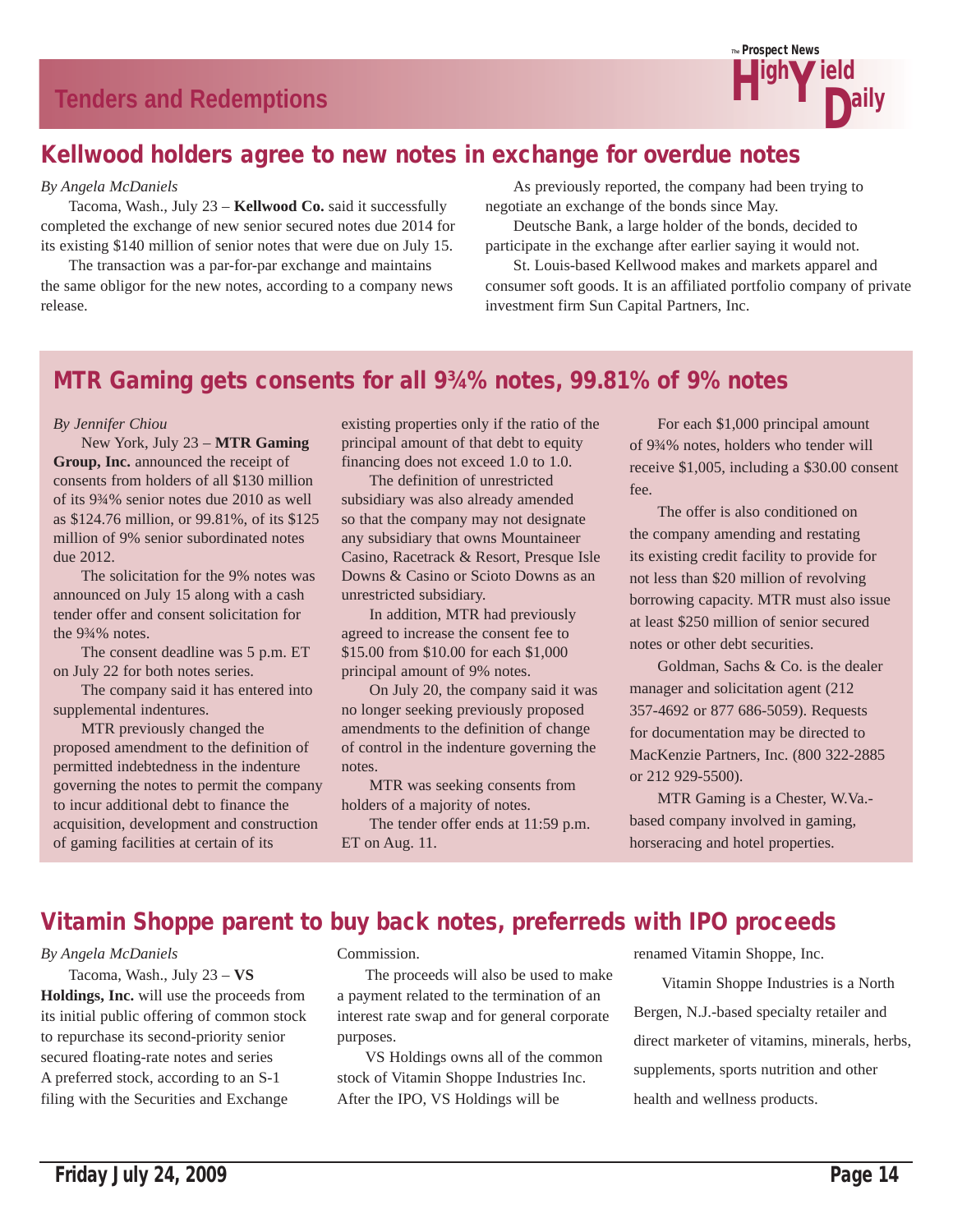

# China's Nine Dragons extends early deadline in offer for 7 7/8% notes

#### *By Angela McDaniels*

 Tacoma, Wash., July 23 – **Nine Dragons Paper (Holdings) Ltd.** said it extended the early tender date in the tender offer for its \$118,573,000 of 7 7/8% senior notes due 2013 to coincide with the offer expiration.

 The offer will expire at midnight ET on Aug. 6. The early tender date was previously scheduled for 5 p.m. ET on July 22.

 All holders who tender will receive par plus accrued interest up to but excluding the settlement date.

 Before the early tender date was extended, holders who tendered after the early date would have received \$970 per \$1,000 principal amount plus accrued interest.

 Funding for the offer will come from cash on hand.

The interest rate on the notes varies

depending on the rating. Based on current assessments, the rate payable on the next coupon date of Oct. 29 will be 9 7/8%.

 Deutsche Bank AG, Singapore Branch is the dealer manager. Bondholder Communications Group is the information agent and tender agent.

 Nine Dragons produces packaging paperboard products. The company is incorporated in Bermuda and based in Guangdong, China.

# Sino-Forest gets tenders for 70.8% of 9 1/8% notes in exchange offer

*By Jennifer Chiou*

 New York, July 23 – **Sino-Forest Corp.** said it obtained tenders from holders of \$212.33 million, or 70.8%, of its \$300 million of 9 1/8% guaranteed senior notes due 2011 in the exchange offer for the securities.

 The early tender deadline and the exchange offer both ended at 11:59 p.m. ET on July 22. The early deadline had been extended from 5 p.m. ET on July 8.

 Accordingly, all holders who tendered will receive the total exchange consideration, which includes \$1,000 principal amount of new 10¼% guaranteed senior notes due 2014 and a \$20.00 early tender payment for each \$1,000 principal amount of notes exchanged.

 The company will also pay accrued interest up to but excluding the settlement date, which is expected to be July 27. Holders had tendered 65.95% of the notes as of the original early tender deadline.

 Sino-Forest was also holding a separate consent solicitation for the notes. It previously said it had received the consents needed to amend some provisions of the indenture governing the 9 1/8% notes.

 The amendments will result in the 9 1/8% notes having substantially the same terms as the new 10¼% notes, in particular with respect to restrictive covenants related to the incurrence of debt and the making of restricted payments. The 9 1/8% notes will, however, continue to have the same maturity date, principal amount, interest rate, security and redemption rights.

 Each eligible noteholder who consents will receive a consent payment of \$10.00

per \$1,000 principal amount of notes.

 The consummation of the exchange offer and the consent solicitation were not conditioned on each other.

 The exchange offer was open only to qualified institutional buyers, as defined in Rule 144A under the U.S. Securities Act, in the United States and persons other than U.S. persons, as defined in Rule 902 and in compliance with Regulation S under the U.S. Securities Act, outside of the United States.

 Sino-Forest operates commercial forest plantations in China and is based in Toronto.

 Sino-Forest is a Mississauga, Ont. based commercial forestry operator in China.

# Ukraine's Alfa-Bank calls 9¼% notes after holders OK change to indenture to add call provision

#### *By Jennifer Chiou*

 New York, July 23 – **CJSC Alfa-Bank** announced its intention to exercise its new call option for the \$450 million of 9¼% loan participation notes due 2010 issued by Ukraine Issuance plc.

 The notes will be redeemed in whole on Aug. 5.

The amendment to the note indenture

to add the call option was approved at a meeting on Thursday. Alfa-Bank needed a quorum of two-thirds of the notes to amend their terms and votes from 75% of those attending.

 The bank previously said it was also soliciting consents for the \$345 million of 9¾% loan participation notes due 2009 issued by Emerging Markets Structured

Products BV to add a call option.

 Alfa-Bank was soliciting consents to amend the 9¼% notes and 9¾% notes to also allow the bank to exchange the notes for new notes.

 Deutsche Trustee Co. Ltd. is the trustee.

 Alfa-Bank is a Kiev, Ukraine-based commercial and retail bank.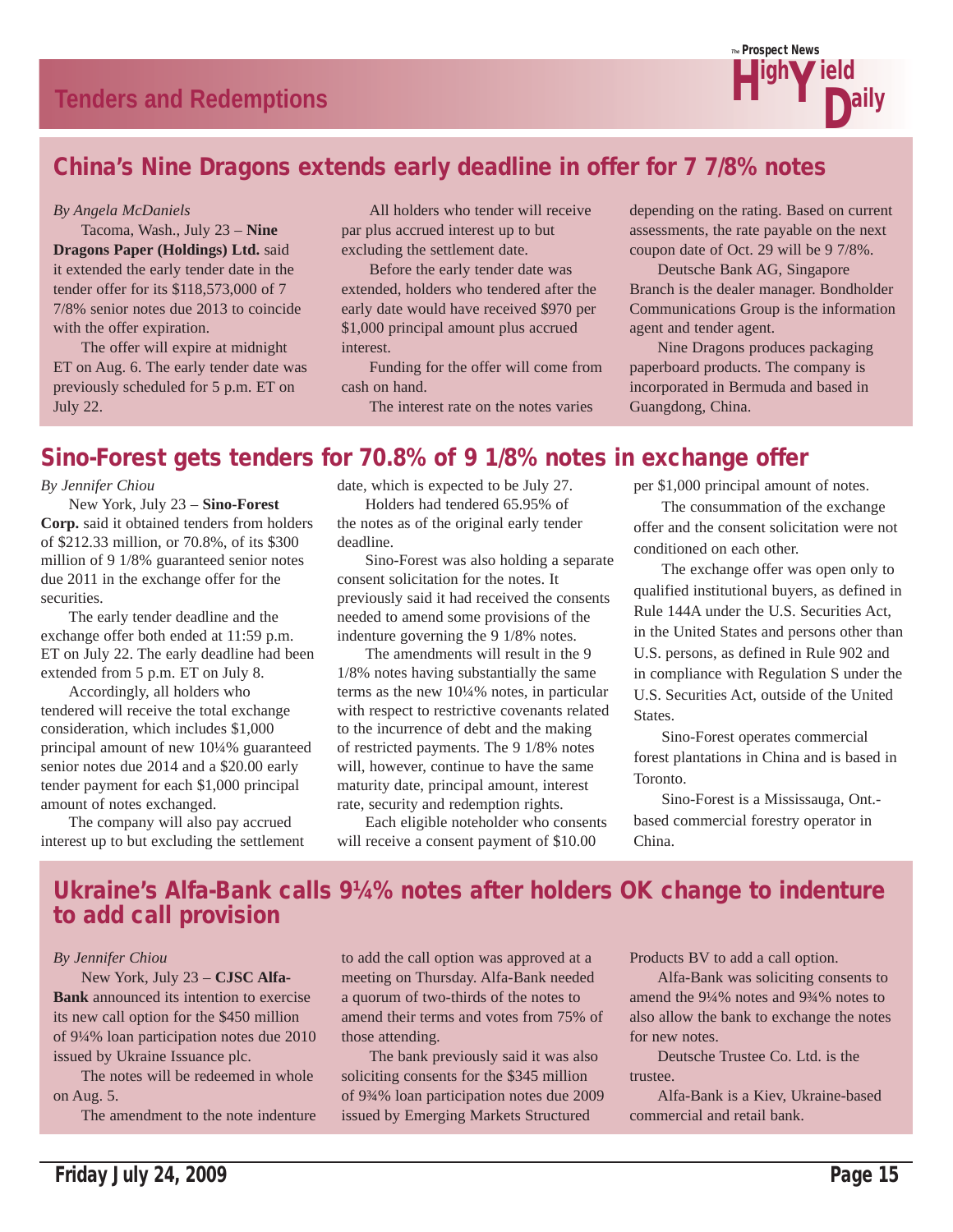

# Colonial Properties buys back \$315.5 million unsecured senior notes

#### *By Jennifer Chiou*

 New York, July 23 – **Colonial Properties Trust** announced the repurchase of a total of \$315.5 million of its unsecured senior notes during the second quarter ended June 30.

 Of this total amount, \$250 million of the notes was repurchased in the company's previously announced tender offer that closed on May 4.

The remainder was repurchased under

the company's previously announced unsecured note repurchase program.

 Colonial said that the purchases were made at an average 5.9% discount to par value, which represents a 6.8% yield to maturity.

 The purchases resulted in the recognition of net gains of \$16.2 million during the quarter.

 Thus far in 2009, the company has repurchased \$412.4 million of its outstanding unsecured notes.

 Thomas H. Lowder, the company's chairman and chief executive officer, said in a news release: "We eliminated all but \$44 million of our 2010 maturities with these transactions and took advantage of the favorable pricing available in the market."

 Colonial Properties is a multifamily real estate investment trust based in Birmingham, Ala.

# FirstFed moves consent deadline to coincide with tender deadline for three debentures series

#### *By Jennifer Chiou*

 New York, July 23 – **FirstFed Financial Corp.** said it pushed back the consent deadline of its cash tender offer for its fixed/floating-rate senior debentures due June 15, 2015, fixed/floating-rate senior debentures due March 15, 2016 and fixed/ floating-rate senior debentures due June 15, 2017.

 The consent deadline is now 5 p.m. ET on Aug. 10 instead of 5 p.m. ET on July 27. The offer still ends on Aug. 10.

 FirstFed said it will pay \$200 for each \$1,000 principal amount of the notes, including a consent payment of \$20.

 There is \$50 million outstanding of each series of debentures.

Holders who tender will be required to

consent to amendments to the indentures that would eliminate substantially all of the restrictive covenants in the indentures, including the covenant that currently prohibits the company from merging or selling all or substantially all of its assets unless the successor entity or purchaser is substituted as the obligor.

 Holders may not tender without delivering consents and may not deliver consents without tendering.

 Completion of the offer is subject to conditions, including FirstFed completing an offering, sale or other transaction sufficient to enable it to purchase tendered securities, approval by the Office of Thrift Supervision and the receipt of tenders and consents from holders of at least 75% of

each series of debentures.

 FirstFed said it is exploring "a variety of options" to raise funds for the tender, including the sale by the company or its wholly owned subsidiary, First Federal Bank of California, FSB, of additional equity and/or debt securities, the sale by the company of its common stock of First Federal Bank and the sale by First Federal Bank of its assets.

 Goldman Sachs is the dealer manager and solicitation agent (800 828-3182). Documents can be obtained from the company (310 302-5600).

 The issuer is a savings and loan holding company based in Los Angeles.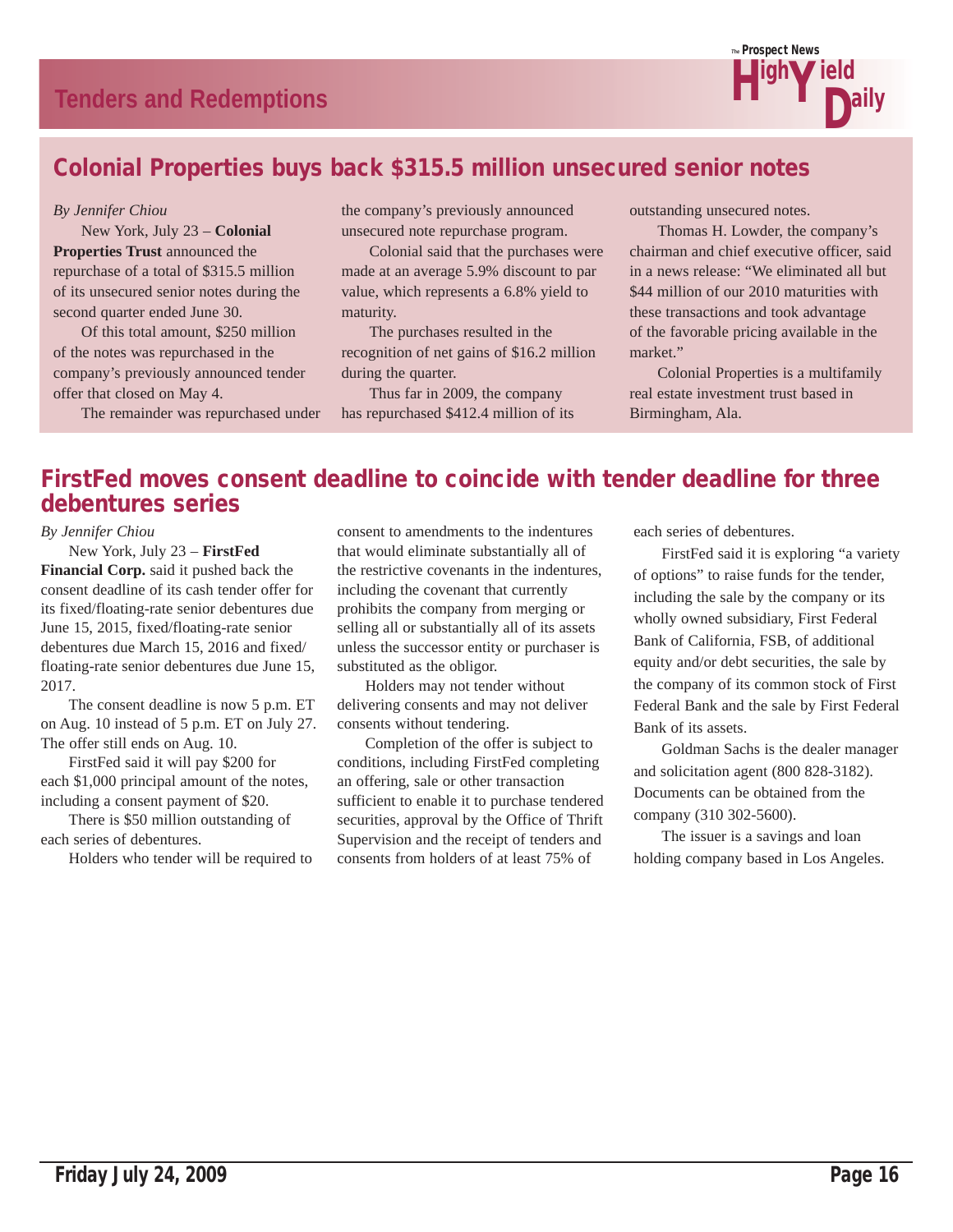

# **High Yield Calendar: \$1.995 billion deals being marketed**

#### **JULY 20 WEEK**

PE PAPER ESCROW GMBH (SAPPI LTD.): \$500 million minimum equivalent senior secured notes due 2014 (Ba2/expected BB): €250 million to €300 million, price talk 13¼% area, and \$250 million to \$300 million, price talk 13½% area (both tranches to price with approximately 5 points of OID); JP Morgan, Calyon Securities, Citigroup, HSBC, RBS Securities (joint), KBC, Natixis Bleichroeder (co's); non-callable for three years; also new €650 million credit facility; to pay off near-term debt maturities; Johannesburg, South Africa, coated paper producer; deal has potential to upsize to \$650 million equivalent; pricing Friday.

MTR GAMING GROUP, INC.: \$250 million senior secured notes due 2014 (expected B2/confirmed B); Goldman Sachs & Co. (left lead), Deutsche Bank Securities (joint); Rule 144A with registration rights/Regulation S; non-callable for two years; proceeds, together with cash on hand, to fund tender for the outstanding  $9\frac{3}{4}\%$  senior secured notes due 2010; Chester, W.Va.-based gaming company; price talk 13½% to 13¾%.

DUANE READE INC.: \$325 million in two parts: \$215 million senior secured notes due 2015 (B3/B-), and \$110 million senior subordinated notes due 2016 (Caa2/CCC); Goldman Sachs & Co. (left lead), Banc of America Securities/Merrill Lynch (joint); Rule 144A with registration rights/Regulation S; both tranches non-callable for three years; to fund tender for \$210 million senior secured floating-rate notes due 2010 and \$195 million 9¾% senior subordinated notes due 2011 and repay asset-based loan; New York City-based drugstore chain.

#### **JULY 27 WEEK**

PENINSULA GAMING, LLC: \$530 million notes in two tranches: \$215 million senior secured notes due 2015 (Ba2/BB), non-callable for three years, and \$315 million senior unsecured notes due 2017 (B3/B), non-callable for four years; Jefferies & Co. (left books), Wells Fargo Securities (joint), Credit Suisse (co); to fund acquisition consideration of Amelia Belle and to refinance existing debt; Dubuque, Iowa-based company owns and operates gaming facilities in Iowa and Louisiana; roadshow July 20-29.

GLOBAL AVIATION HOLDINGS, INC.: \$165 million senior secured first-lien notes due 2013 (Ba3/BB-); Jefferies & Co.; Rule 144A/Regulation S; non-callable for three years; also \$64.1 million second-lien loan; to refinancing bank debt; Peachtree City, Ga. based passenger and cargo air carrier; roadshow July 22-31.

GREAT ATLANTIC & PACIFIC TEA CO., INC.: \$225 million

senior secured notes due 2015 (expected ratings B3/B-); Banc of America Securities LLC/Merrill Lynch & Co.; Rule 144A with registration rights; non-callable for three years; change of control put at 101; concurrent \$175 million offering of convertible preferred stock; to repay existing credit facility and general corporate purposes; Montvale, N.J.-based supermarket operator; roadshow starts July 24; pricing July 27 week.

#### **EXPECTED JULY BUSINESS**

NEWPAGE CORP.: \$595 million (proceeds) senior secured notes due 2014; Goldman Sachs & Co.; Rule 144A/Regulation S; to help fund tender; Miamisburg, Ohio-based coated paper manufacturer; timing of new notes offer to be determined (early tender deadline is July 28); full roadshow not expected.

#### **ON THE HORIZON**

CDW CORP.: \$1.94 billion notes: \$890 million senior unsecured cash-pay notes due 2015 (Caa1/CCC+), \$300 million senior unsecured PIK toggle notes due 2015 (Caa1/CCC+) and \$750 million senior subordinated notes due 2017 (Caa2/CCC+); J.P. Morgan Securities Inc., Deutsche Bank Securities Inc., Morgan Stanley & Co. Inc.; to refinance bridge loan related to LBO; Vernon Hills, Ill., provider of technology products and services.

GENERAL MOLY: \$540 million to \$700 million debt financing including high-yield bonds, leveraged loans and possibly convertibles; Credit Suisse and Barclays, arrangers; to fund the Mt. Hope molybdenum project, located in central Nevada; also \$240 million to \$400 million of equity; formerly Idaho General Mines, General Moly is a Lakewood, Colo.-based molybdenum mineral development, exploration and mining company.

NORTH AMERICAN ENERGY ALLIANCE: \$325 million senior unsecured notes; Barclays Capital Inc.; also \$545 million credit facility (BB+); to help back the roughly \$1.477 billion acquisition of 1,706 megawatts of generation projects by Industry Funds Management from Consolidated Edison Inc.

ONE COMMUNICATIONS CORP.: \$275 million first-priority senior secured notes due 2015 (expected B-); Morgan Stanley & Co. Inc., J.P. Morgan Securities Inc.; Rule 144A; non-callable for four years; to repay bank debt; Burlington, Mass.-based privately held regional provider of telecommunications services.

RIVERDEEP INTERACTIVE LEARNING USA: \$820 million senior subordinated notes; Credit Suisse, Citigroup (joint); proceeds along with \$1.87 billion senior bank debt, \$750 million mezzanine debt and \$1.5 billion equity to fund the acquisition of Houghton

*Continued on page 20*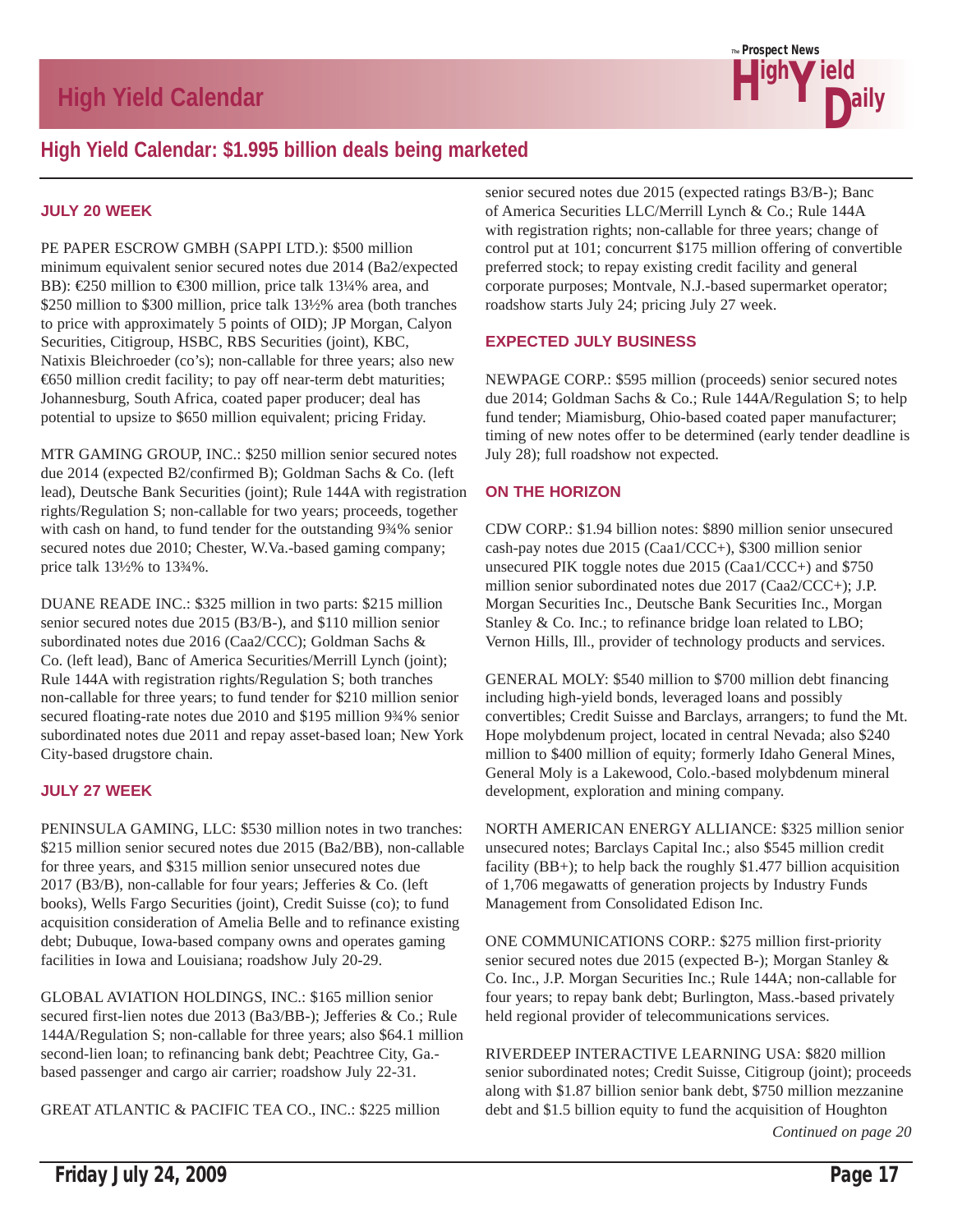# **High Yield Ratings**

### *Moody's lowers Logwin*

 Moody's Investors Service said it downgraded **Logwin AG**'s corporate family and probability-of-default ratings to B3 from B2 and the senior subordinated rating on the €130 million notes due in 2012 to Caa2 (LGD5, 89%) from Caa1.

The outlook is stable.

 Moody's said the action was prompted by expectations that ongoing difficult market conditions are likely to challenge the company to maintain credit metrics in line with a B2 rating over the short to medium term.

 "Today's rating actions reflects the ongoing difficulties in the broader logistic industries and the rating agency concerns that weak trading volumes and fierce competition in certain of key Logwin segments, like automotive, retail and media, are likely to result in further negative pressure on the company's profitability over the coming months," Paolo Leschiutta, a Moody's vice president, said in a statement.

 Moody's said it expects debt-to-EBITDA ratio, adjusted for pension and operating leases, to increase further and remain above the 6x.

### *S&P cuts Texas Industries*

 Standard & Poor's said it lowered the corporate credit rating on **Texas Industries Inc.** to B+ from BB- and its \$550 million senior notes due 2013 to B+ from BB- and revised the recovery rating to 4 from 3.

The outlook is negative.

 "The downgrade reflects our belief that recent operating weakness due to declining demand will continue over the next several quarters and cause credit metrics to be sustained at levels weaker than we expected for the former rating," S&P analyst Tobias Crabtree said in a statement.

 Ratings reflect the company's aggressive financial risk profile and weak business profile, the agency said.

### *S&P puts Sallie Mae on watch*

 Standard & Poor's said it placed **SLM Corp.**, or Sallie Mae, on CreditWatch

negative.

 The watch follows a vote by the U.S. House of Representatives Education and Labor Committee to pass a bill that would eliminate the origination of federal student loans by private lenders after July 2010, according to the agency.

 The bill must still be passed by the full House and Senate, and signed by the president in the face of significant industry pressure for modifications, S&P noted.

 "However, we believe that the passage of this bill significantly increases the likelihood that private lenders will no longer be able to originate federal student loans after July 2010. We are also concerned that SLM's lackluster performance over the past few quarters will continue to be pressured by increasing provisions for the company's private education loans," S&P analyst Xavier Chavee said in a statement.

### *S&P cuts NXP notes to CC*

 Standard & Poor's said it affirmed the CCC long-term corporate credit ratings on **NXP BV** and lowered the issue ratings on NXP and subsidiary NXP Funding LLC's senior unsecured and senior secured notes, and placed them on CreditWatch with negative implications.

The outlook is negative.

 "The ratings primarily reflect our assessment of NXP's capital structure and financial risk profile as highly leveraged following NXP's recent distressed exchanges for its senior unsecured and senior secured notes," S&P analyst Patrice Cochelin said in a statement.

# *S&P still may cut Fiat*

 Standard & Poor's said the BB+ long-term corporate credit rating on **Fiat SpA** remains on CreditWatch with negative implications, where it was placed on Jan. 22.

 The B short-term corporate credit rating, which is not on CreditWatch, remains unchanged.

 "The negative CreditWatch status reflects our view of Fiat's liquidity



profile, which we classified as "weak" at end-March 2009," S&P analyst Barbara Castellano said in a statement.

 It also acknowledges the risks for Fiat's creditworthiness as a result of the management team's high level of engagement in the new entity Chrysler Group LLC (not rated); Fiat's CEO is now the CEO of Chrysler.

### *S&P may lift CCM Merger*

 Standard & Poor's said it placed the B- corporate credit rating for **CCM Merger Inc.** on CreditWatch with positive implications.

 The possible upgrade reflects the need to reassess rating assumptions pertaining to the company's operating performance and the belief that the refunding of the \$50 million Economic Development Corp. bonds earlier in the year will likely enable the company to improve credit measures throughout 2009, according to the agency.

### *S&P: Supervalu outlook negative*

 Standard & Poor's said it revised the outlook on Supervalu Inc. to negative from stable and affirmed its BB- corporate credit rating.

 "This action reflects our expectation that Supervalu 's credit metrics will deteriorate further from weaker operating performance, despite plans to pay down outstanding debt by \$700 million," S&P analyst Stella Kapur said in a statement. This will result in less cushion under the company's bank facility leverage covenant.

 S&P said the rating reflects the company's participation in the highly competitive supermarket industry, its limited free operating cash flow given its sizable capital expenditure needs, its leveraged balance sheet and its older acquired store base compared with large industry peers.

 The company's large scale, good market positions, broad geographic reach and format diversity partially mitigate those weaknesses, the agency said.

*Continued on page 19*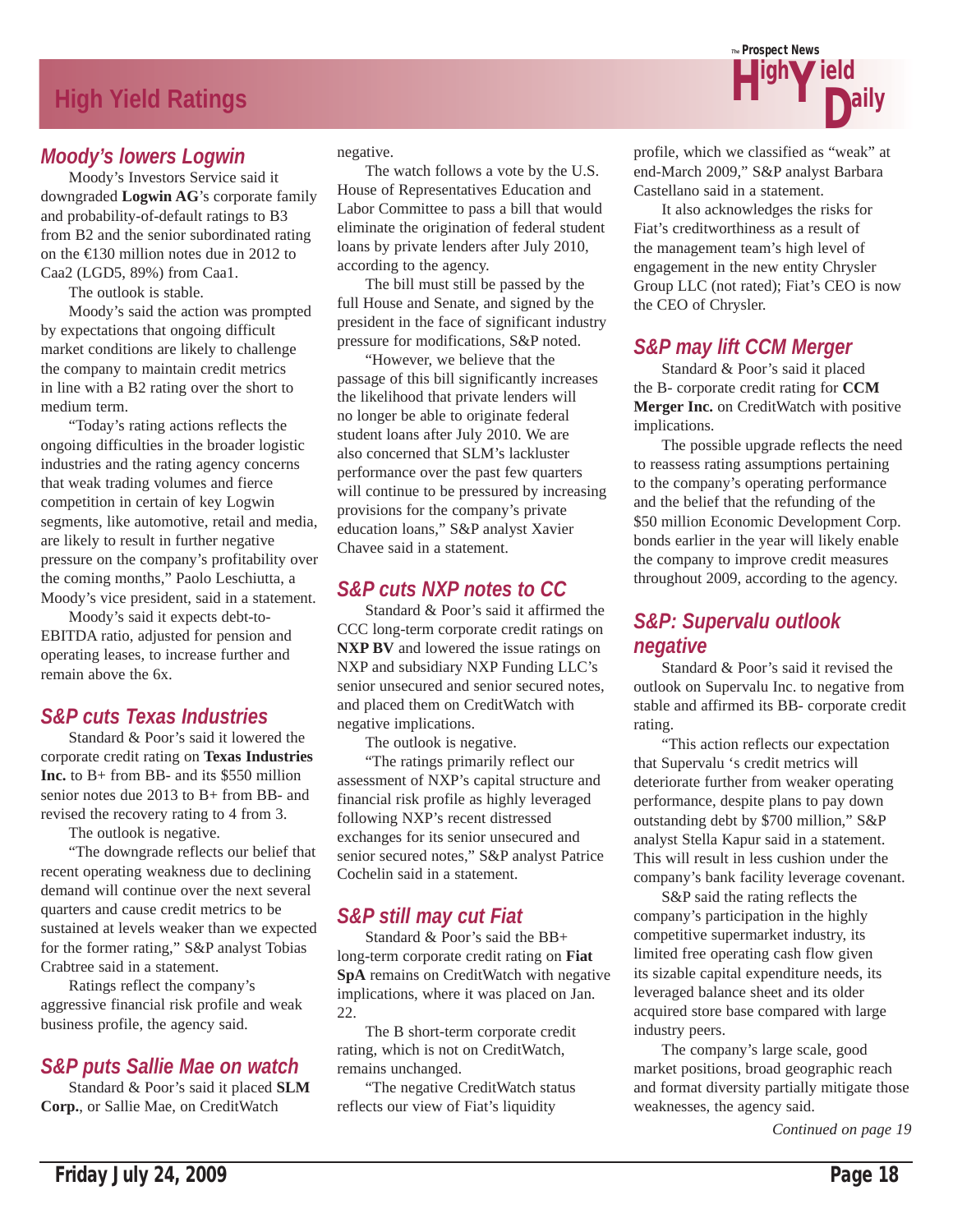# **High Yield Ratings**

#### *Continued from page 18*

 The negative outlook reflects expectations that the company will experience a meaningful deterioration in EBITDA this year, S&P said.

### *S&P: Plastipak outlook positive*

 Standard & Poor's said it revised the outlook **Plastipak Holdings Inc.** and subsidiary **Plastipak Packaging Inc.**'s BBcorporate credit ratings to positive from stable.

 The agency assigned B issue and 6 recovery ratings to Plastipak Holdings' proposed \$150 million senior unsecured notes due 2019.

 Proceeds will be used to pay down borrowings under the company's \$350 million revolving credit facility.

 "The outlook revision on Plastipak to positive reflects our expectation for improved earnings, liquidity and credit metrics in 2009 and beyond," S&P analyst Paul Kurias said in a statement.

### *Moody's: Ntelos view positive, rates loans Ba3*

 Moody's Investors Service said it assigned **Ntelos Inc.**'s \$670 million senior secured credit facilities a rating of Ba3.

 The outlook was revised to positive from stable.

 Proceeds will be used to refinance and extend the maturity of its outstanding \$603 million first-lien term loan and for general corporate purposes.

 The Ba3 corporate family and probability-of-default ratings were affirmed.

 Moody's said the new debt issue effectively addresses refinancing risk, and expectations for continued solid execution and lower levels of capital deployment should improve free cash generation and debt repayment capacity.

### *Moody's: Sensus outlook stable*

 Moody's Investors Service said it changed the outlook for **Sensus Metering Systems Inc.** and **Sensus Metering** 

**Systems (Luxco 2) Sarl** to stable from negative on the refinancing of the companies bank facilities.

 The agency also assigned a Ba2 rating (LGD2, 19%) to the \$54 million revolver due Dec 2012 and \$166 million term loan due June 2013.

 Sensus Metering Systems Inc. has corporate family and probability-of-default ratings at B2, senior secured rating at Ba2 for its \$28 million non-extending term loan due Dec 2010 (LGD 2, 19% from 17%) and senior subordinate rating at B3 (LGD 5, 74% from 72%).

 Moody's said it believes the refinancing of Sensus' bank facilities adequately relieves the near-term liquidity pressures that resulted in the outlook change to negative in March.

 Sensus' B2 corporate family rating reflects the view that its results are likely to remain relatively favorable through the challenging economic environment, the agency said.

### *S&P rates Basic Energy notes BB-*

 Standard & Poor's said it assigned a BB- rating to **Basic Energy Services Inc.**'s proposed \$225 million senior secured notes due 2014 with 2 recovery rating.

 The agency lowered Basic's \$225 million senior unsecured notes to B- from B+ and revised its recovery rating to 6 from 4. The corporate rating is B+.

The outlook is negative.

 Proceeds will be used to repay \$180 million in borrowing under Basic's revolving credit facility and for general corporate purposes.

 S&P said the changes to Basic's secured and unsecured debt reflect a lowered default valuation for Basic based on recent negative industry trends and the fact that the new secured notes will only be collateralized by 60% of Basic's assets.

# *S&P rates A&P notes B-*

Standard & Poor's said it assigned



a rating of B- to the **Great Atlantic & Pacific Tea Co. Inc.**'s (B-/stable) proposed \$225 million of second-lien notes due 2015 with 4 recovery rating and a CCC- rating to its proposed \$175 million of preferred stock with 6 recovery rating.

The corporate credit rating is B-.

The outlook is stable.

 Ratings reflect the company's highly leveraged capital structure, meaningful multiemployer pension liability, limited free cash flow generation, geographic concentration in the New York and New Jersey metropolitan area, its participation in the highly competitive supermarket industry and recent weaker-than-expected supermarket performance, the agency said.

 Pro forma for the proposed convertible preferred stock and second-lien note issuance, A&P's adjusted debt-to-EBITDA ratio is 7.6x compared with an actual 7x as of Feb. 28.

### *Fitch affirms Macy's*

 Fitch Ratings said it affirmed the long-term issuer default rating for **Macy's, Inc.** at BBB- and **Macy's Retail Holdings, Inc.**'s long-term issuer default rating at BBB-, \$2 billion bank credit facility at BBB-, senior unsecured notes and debentures at BBB- and short term issuer default rating at F3.

 The outlook was revised to negative from stable.

 Ratings reflect Macy's strong market share in the department store sector and strong liquidity position, including its ability to generate strong free cash flow despite a challenging operating environment, the agency said.

 These strengths are balanced against the significant deceleration in comparable store sales from weak discretionary consumer spending and a heightened promotional retail environment, which are pressuring operating margins and have resulted in weakened credit metrics, Fitch said.

 Fitch said it expects leverage ratios *Continued on page 20*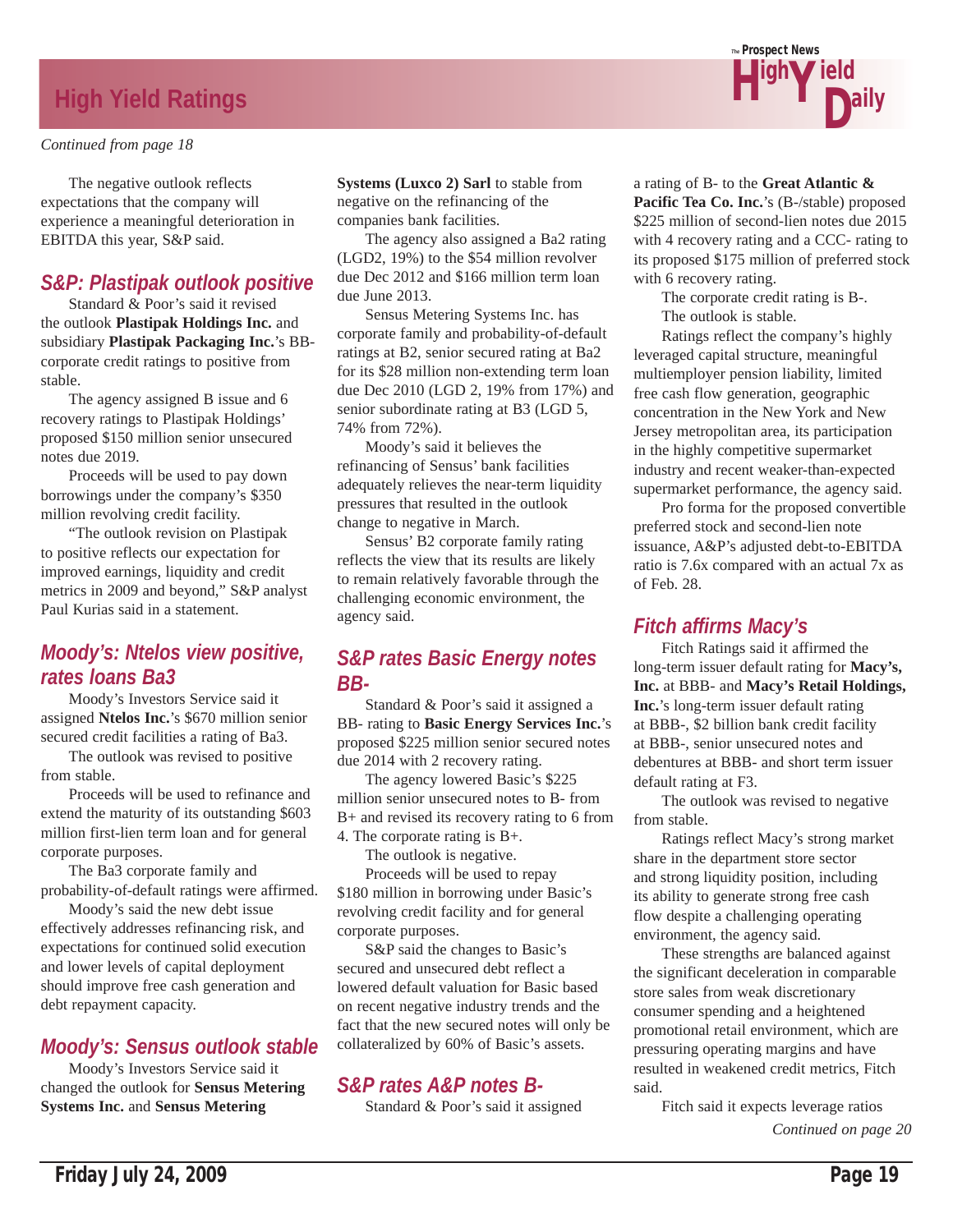# **High Yield Ratings**

#### *Continued from page 19*

to rise to more than 4 times given the weakness in discretionary spending and resulting pressure on operating margins.

 Macy's leverage was 3.66x as of Jan. 31.

### *Fitch affirms Vedanta*

Fitch Ratings said it affirmed **Vedanta** 

**Resources plc**'s long-term issuer default rating at BBB-, \$1.25 billion senior unsecured unsubordinated bonds issued in two tranches, due January 2014 and due July 2018, at BB+ and \$600 million senior unsecured bonds due February 2010 at BB+.

The outlook is negative.

 Ratings reflect the company's comfortable liquidity position and low leverage with an adjusted net debt-to-EBITDA ratio of 0.2x, the agency said.

 Ratings also reflect the funds raised by the company in the form of the \$1.25 billion convertible bond in June 2009, the agency noted.

#### *High Yield Calendar*

*Continued from page 17*

**ROADSHOWS**

Mifflin by Riverdeep from Thomas H. Lee Partners, Bain Capital Partners, LLC and Blackstone Group for \$3.4 billion; Riverdeep, based in Dublin, Ireland, is a publisher of interactive products for the consumer and school markets.

TRIDENT RESOURCES: New senior unsecured notes and new revolver in conjunction with IPO led by Deutsche Bank Securities Inc. and Jefferies & Co.; to recapitalize the company and repay debt; Calgary, Alta.-based natural gas production company.

#### July 20-29: PENINSULA GAMING, LLC \$530 million; Jefferies & Co.

July 22-31: GLOBAL AVIATION HOLDINGS, INC. \$165 million; Jefferies & Co.

Starts July 24: GREAT ATLANTIC & PACIFIC TEA CO., INC. \$225 million; Banc of America Securities LLC/Merrill Lynch & Co.



**Keep ahead of the bond market - get the view across sectors from Prospect News' in-depth reporting – in a convenient weekly overview.** 

**Commentaries. News. Charts. New deals.**

### **• INVESTMENT GRADE**

- **HIGH YIELD**
- **MUNICIPALS**
- **•CONVERTIBLES NVERTIBLES**
- **EMERGING MARKETS** 
	- **•AGENCIES**

**Just \$500 a year (contact us for quantity discounts).**

**For a free trial or more information, email service@prospectnews.com, visit www.bondmarketweekly.com or call 212 374 2800.**

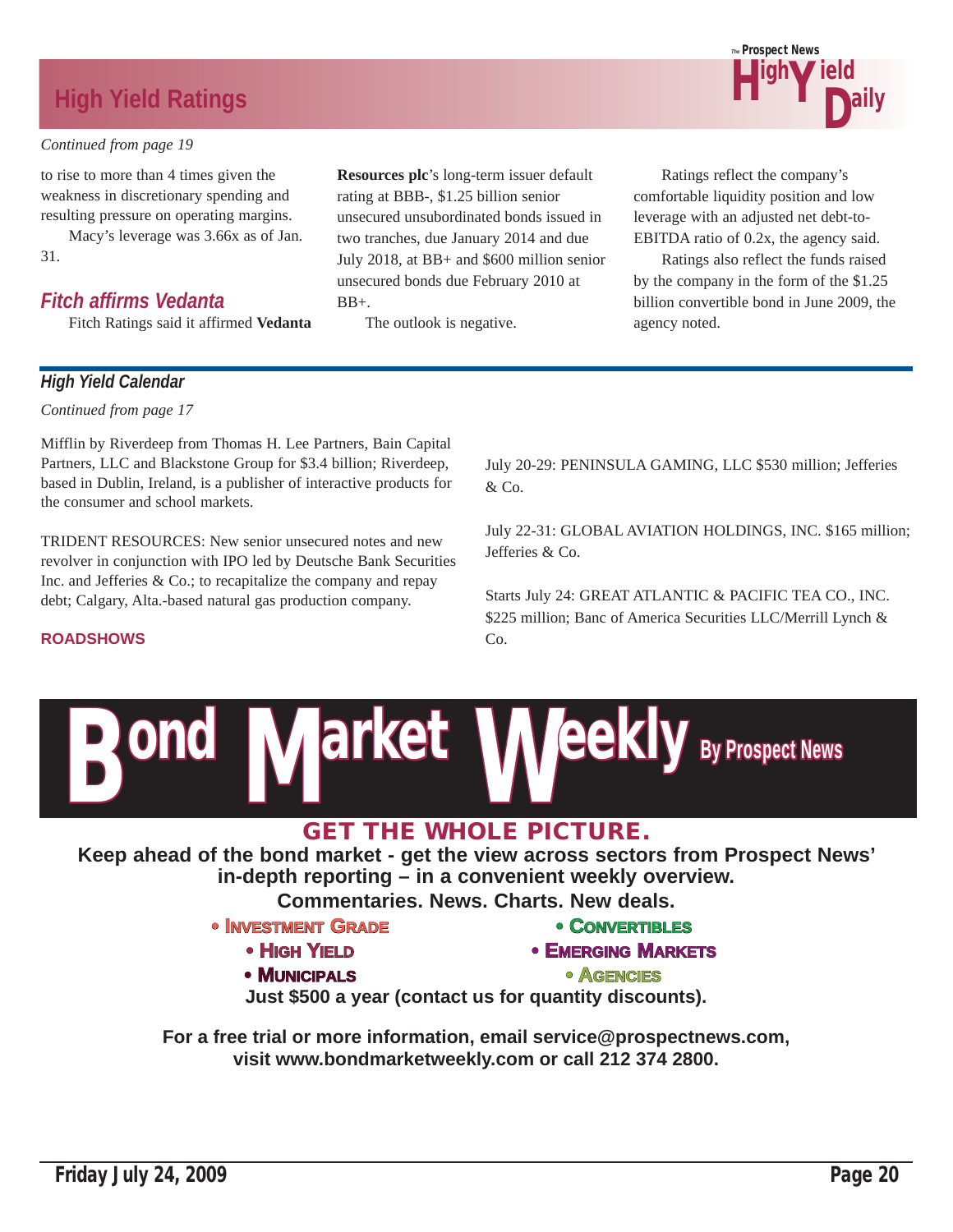# **Convertibles and Bank Loan Reviews**

# Earnings help convertibles extend strength; Ford gains on profit; OSI, Human Genome higher

*By Rebecca Melvin*

 New York, July 23 – Earnings reports drove trading in the convertibles market on Thursday, with paper getting bid up as equities continued to climb.

**Ford Motor Co.**'s convertible bonds and preferred shares were higher after the Dearborn, Mich.-based carmaker posted a surprise second-quarter profit of \$2.3 billion, which was largely related to nonrecurring items, including debt reduction and cost-cutting efforts.

 Bids were better on both Ford issues, a New York-based sellside trader said.

**Terex Corp.** convertibles edged up while its underlying shares added nearly 6% despite the fact that the Westport, Conn.-based maker of industrial equipment missed forecasts.

**Allegheny Technologies Inc**., which fell Wednesday on earnings news, recouped some of that loss on Thursday.

**OSI Pharmaceuticals Inc.** was stronger on earnings news, and **Human Genome Sciences Inc.** continued to expand following game-changing news that came Monday about a late-stage trial of its experimental lupus drug.

 "What a turnaround!" a Connecticutbased sellside analyst said of Human Genome.

**NII Holdings Inc.** saw two of its convertible bonds add about 0.5 point each outright after the Reston, Va.-based wireless communications company reported lower second-quarter profit, but reiterated guidance.



**THE PROSPECT NEWS CONVERTIBLES DAILY HAS ALL YOU NEED TO PREPARE FOR A CONVERTIBLES TRADING SESSION - OR AT LEAST EVERY-THING THAT CAN BE SENT IN AN E-MAIL.**

*The* Prospect News

Y Daily ield

H<sup>igh</sup>

**EVERY TRADING DAY OUR TEAM OF EXPERIENCED REPORTERS BRINGS YOU:**

- **INSIGHTFUL MARKET COMMENTARY THE REPORT ON THIS PAGE IS A SHORTENED SUMMARY;**
- **DETAILED NEW ISSUE COVERAGE, FROM ANNOUNCEMENT THROUGH TALK TO PRICING AND THEN TRADING;**
- **CONVERTIBLES NEWS, INCLUDING RATINGS ACTIONS AND TENDER OFFERS.**

**TAKE A TWO WEEK, NO COMMITMENT FREE TRIAL TO FIND OUT FOR YOURSELF. VISIT WWW.PROSPECTNEWS.COM, E-MAIL SERVICE@PROSPECTNEWS.COM OR CALL 212 374 2800.**

# Ford loans gain 2 points on results; LCDX up 1 point-plus; loan funds see \$79 million inflows

*By Paul A. Harris*

 St. Louis, July 23 – **Ford Motor Co.**'s term loan and revolver gained 2 points Thursday as the company's reported earnings beat the forecasts, a trader said.

 Meanwhile the bank loan tracking LCDX 12 index gained 1.2 points to close at 91.9 bid, 92.2 offered, according to an investment banker.

Cash loans were  $\frac{1}{2}$  to 1 point better on the day.

> There was no primary market news. However cash flows to bank loan

mutual funds remained positive.

 The funds saw \$79 million of inflows for the week to Wednesday, according to AMG Data Services, a market source said.

 "Credit is having a huge run," said a trader.

 "You're seeing positive earnings releases, the S&P 500 is up over 2%.

 "You can argue that the bar was set too low, and that it's been all about cost-cutting.

 "But the fact is that there is a lot of cash that is quickly being put to work, and it seems to be driving everything higher."



**THE PROSPECT NEWS BANK LOAN DAILY HAS ALL YOU NEED TO PREPARE FOR A LEVERAGED LOAN TRADING SESSION - OR AT LEAST EVERYTHING THAT CAN BE SENT IN AN E-MAIL.**

**EVERY TRADING DAY OUR TEAM OF EXPERIENCED REPORTERS BRINGS YOU:**

- **INSIGHTFUL MARKET COMMENTARY THE REPORT ON THIS PAGE IS A SHORTENED SUMMARY;**
- **DETAILED NEW LOAN COVERAGE, FROM ANNOUNCEMENT THROUGH MEETING TO CLOSING AND TRADING;**
- **A CONVENIENT NEW DEAL CALENDAR.**
- **BANK LOAN NEWS, INCLUDING RATINGS ACTIONS, AMENDMENTS AND SEC FILINGS.**

**TAKE A TWO WEEK, NO COMMITMENT FREE TRIAL TO FIND OUT FOR YOURSELF. VISIT WWW.PROSPECTNEWS.COM, E-MAIL SERVICE@PROSPECTNEWS.COM OR CALL 212 374 2800.**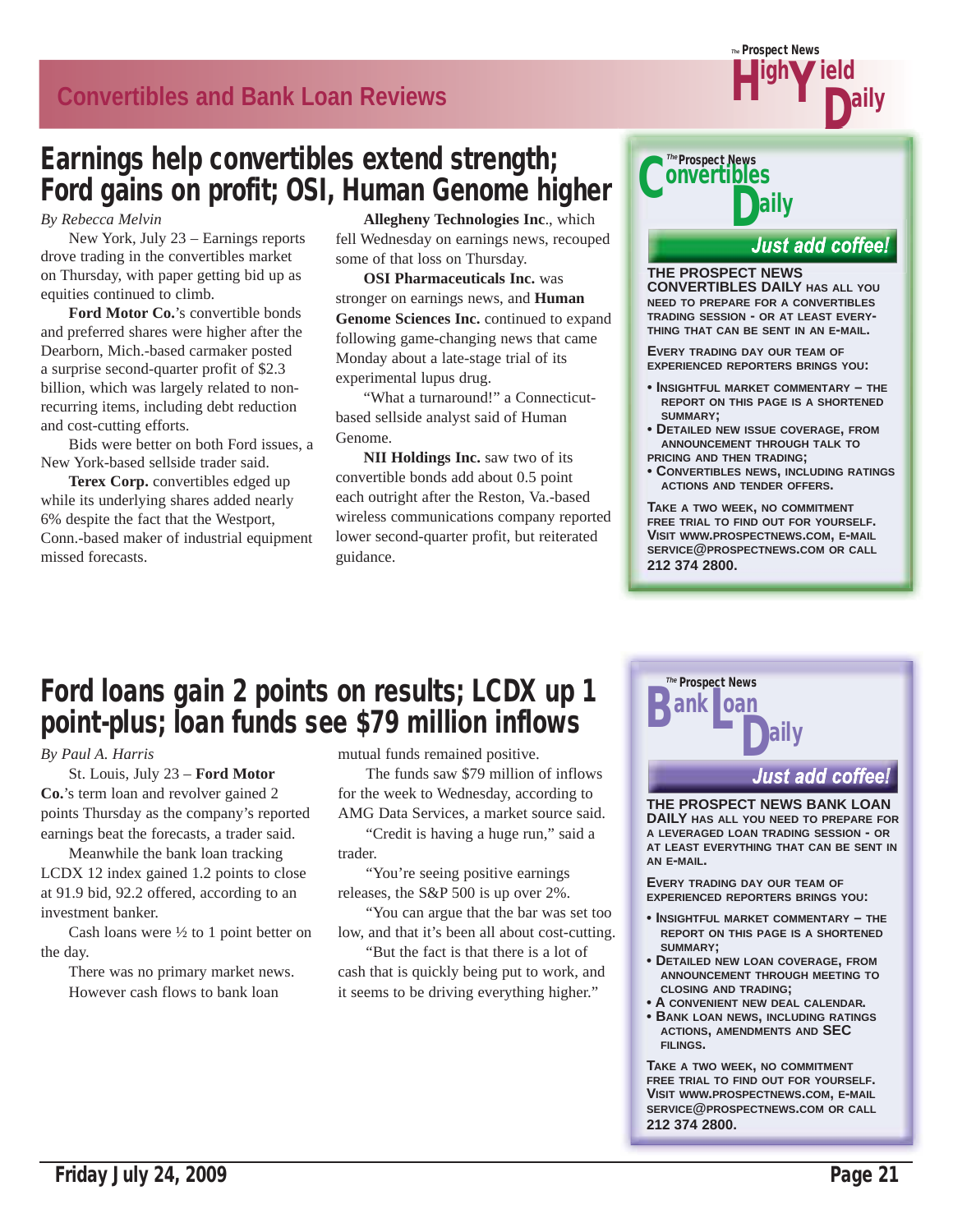# **Emerging Markets and Distressed Debt Review**

# Emerging markets soaked in more supply; Eletrobras, Dolphin, KNOC price; spreads tighter

*By Aaron Hochman-Zimmerman*

 New York, July 23 – Emerging markets refused to stray from the pattern of the week.

 Trading volumes improved in some areas, but the primary was still the star of the show.

 Brazil's **Centrais Eletricas Brasileiras SA**, Abu Dhabi's **Dolphin Energy Ltd.** and **Korea National Oil Corp.** combined to price \$3.25 billion.

 The paper which did trade almost universally performed well.

**Poland**, which began the week's spate of new issues, held its upward trajectory as it was quoted at 102 bid, after pricing on Monday at 99.786.

 Sentiment was very strong and money continued to move from the sidelines back onto the field.

 Treasury yields spiked with equities and as a sector, emerging markets tightened by 12 basis points to a spread of 396 bps, according to JPMorgan's EMBI+ index. The EMBI+ estimates the amount of extra yield investors will demand to hold assets in emerging market debt.

 In primary activity Thursday, Eletrobras priced \$1 billion of 10-year senior unsecured fixed-rate notes (/BBB-/ BBB-) at 99.112 with a coupon of 6 7/8% to yield 7%.

 The notes came at a spread of Treasuries plus 336.2 bps.

 Pricing followed a roadshow was held on July 21 in London and on the U.S. west coast as well as New York and Boston on July 22.

 Credit Suisse acted as bookrunner for the deal.

 Proceeds will be used for general corporate purposes.

 Eletrobras is a Rio de Janeiro-based, government-owned power firm.

# Ford Motor posts gain, bonds improve; CIT debt remains active, weaker; broad market firms

*By Stephanie N. Rotondo*

 Portland, Ore., July 23 – Traders reported that Thursday was an overall firm day for the market – the Dow Jones Industrial Average topped 9,000 for the first time in six months – with "huge inflows" coming in.

 "It was another ripping day," said one trader, who noted the "huge inflows" during the day's session. He added that trading volume hit nearly \$2 billion.

 "Market was very strong today, strong like a bull," said another source.

 "Everything is being bought up," commented yet another trader. "Credit is in demand." However, "there are plenty of bids for few offers."

 But another source had a different take. "It was a very boring day," he said. "Even more so than usual because everyone was trying to buy the same things."

**Ford Motor Co.** was one of the things being bought up, according to market sources. The company's improved secondquarter results – the automaker actually turned a profit – helped the bonds drive upward.

 In keeping with the general theme of the last couple of weeks**, CIT Group Inc.** remained the day's most active issuer – and was one of the few market losers. Traders saw the bank's debt dropping as much as 4 points on the day as the bankruptcy debate raged on.



H<sup>igh</sup>

*The* Prospect News

**Just add coffee!** 

Y Daily ield

**THE PROSPECT NEWS EMERGING MARKETS DAILY HAS ALL YOU NEED TO PREPARE FOR AN EMERGING MARKETS DEBT TRADING SESSION - OR AT LEAST EVERY-THING THAT CAN BE SENT IN AN E-MAIL.**

**EVERY TRADING DAY OUR TEAM OF EXPERIENCED REPORTERS BRINGS YOU:**

- **INSIGHTFUL MARKET COMMENTARY THE REPORT ON THIS PAGE IS A SHORTENED SUMMARY;**
- **DETAILED NEW ISSUE COVERAGE, FROM ANNOUNCEMENT THROUGH TALK TO PRICING;**
- **A CONVENIENT NEW ISSUE CALENDAR.**
- **EMERGING MARKETS NEWS, INCLUDING RATINGS ACTIONS AND TENDER OFFERS.**

**TAKE A TWO WEEK, NO COMMITMENT FREE TRIAL TO FIND OUT FOR YOURSELF. VISIT WWW.PROSPECTNEWS.COM, E-MAIL SERVICE@PROSPECTNEWS.COM OR CALL 212 374 2800.**



**THE PROSPECT NEWS DISTRESSED DEBT DAILY HAS ALL YOU NEED TO PREPARE FOR A DISTRESSED DEBT TRADING SESSION - OR AT LEAST EVERYTHING THAT CAN BE SENT IN AN E-MAIL.**

**EVERY TRADING DAY OUR TEAM OF EXPERI-ENCED REPORTERS BRINGS YOU:**

- **INSIGHTFUL MARKET COMMENTARY THE REPORT ON THIS PAGE IS A SHORTENED SUMMARY;**
- **FULL COVERAGE OF BANKRUPTCY COURT AND SECURITIES AND EXCHANGE COMMISSION FILINGS;**
- **DISTRESSED DEBT NEWS, INCLUDING RESTRUCTURINGS, EXCHANGES, DEFAULTS, LOAN AMENDMENTS AND MORE;**
- **A CONVENIENT CALENDAR OF KEY UPCOMING DATES IN REORGANIZATIONS.**

**TAKE A TWO WEEK, NO COMMITMENT FREE TRIAL TO FIND OUT FOR YOURSELF. VISIT WWW.PROSPECTNEWS.COM, E-MAIL SERVICE@PROSPECTNEWS.COM OR CALL 212 374 2800.**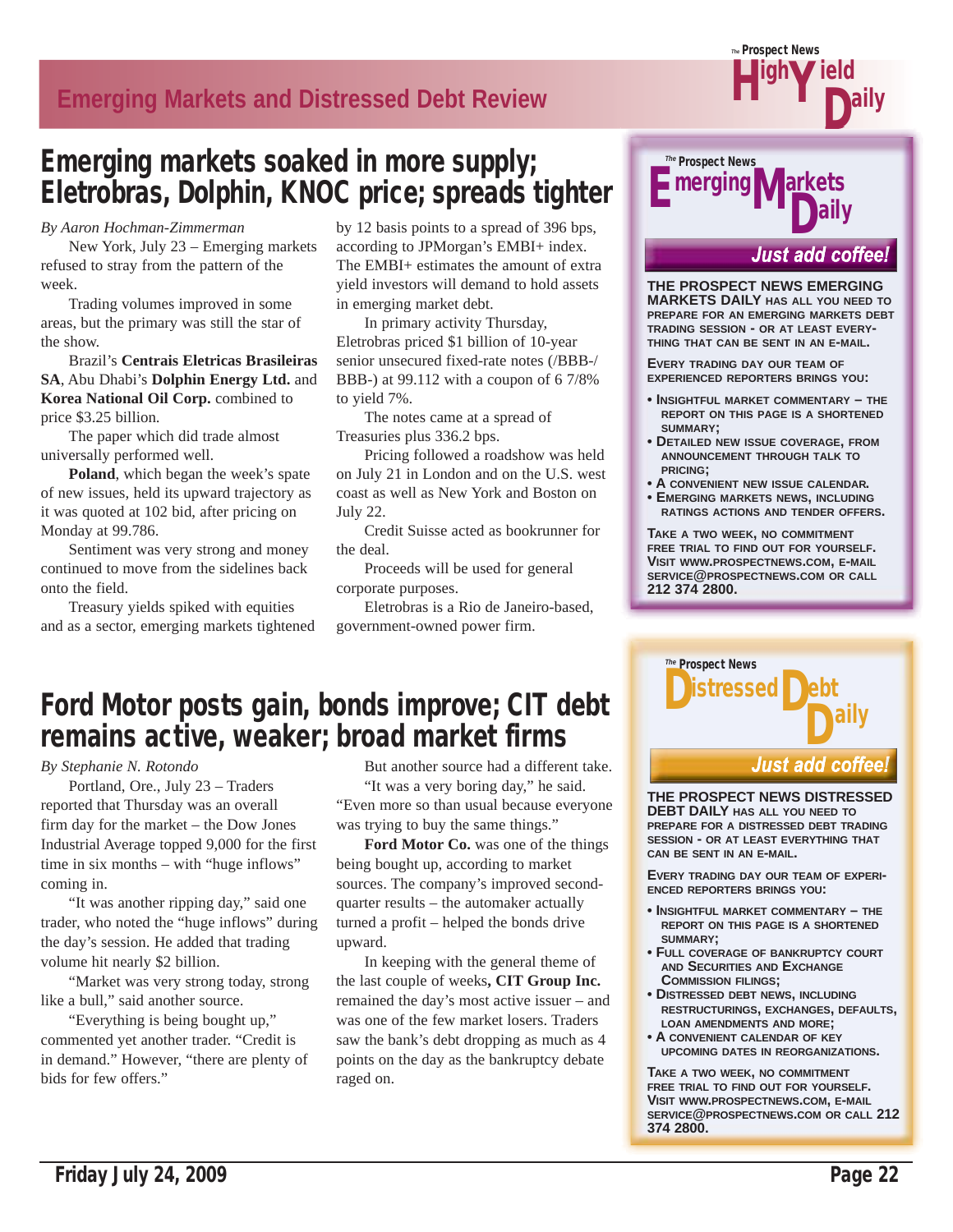**Investment Grade Review**

# Boeing, St. Jude Medical, Bank of America sells bonds, tone turns upbeat; spreads tighter

*By Andrea Heisinger and Paul Deckelman*

 New York, July 23 – Large, multitranche deals were the trend for Thursday as **Boeing Co.**, **St. Jude Medical, Inc.** and **Bank of America Corp.** tapped the bond market.

 There were also a handful of sales from emerging-markets names **Centrais Eletricas Brasileiras SA**, **Dolphin Energy Inc.** and **Korea National Oil Corp.**

 The tone was solid at the beginning of the day, prompting both Boeing and St. Jude to announce their offerings early. Bank of America's didn't come to light until later in the day.

 "It was good out there," a source said. "We had a lot of good names."

 Among the established issues in the secondary arena on Thursday, a market source said the CDX Series 12 North American high-grade index tightened by 6 basis points to a mid bid-asked spread level of 118 bps.

 Advancing issues – which led decliners for a third straight session on Wednesday – fell back on Thursday, trailing by around a six-to-five margin.

 Overall market activity, reflected in dollar-volume totals, rose about 11% from Wednesday's pace.

 Spreads in general were seen a tighter, in line with higher Treasury yields; for instance, the yield on the benchmark 10-year issue gapped out about 12 bps on Wednesday to 3.66%.

 Traders saw the new St. Jude bonds firm modestly from the spread over comparable Treasuries at which those bonds had priced.

 However, the new Boeing bonds failed to take off.



*The* Prospect News

Y Daily ield

H<sup>igh</sup>

**THE PROSPECT NEWS INVESTMENT GRADE DAILY HAS ALL YOU NEED TO PREPARE FOR A HIGH GRADE TRADING SESSION - OR AT LEAST EVERYTHING THAT CAN BE SENT IN AN E-MAIL.**

**EVERY TRADING DAY OUR TEAM OF EXPERI-ENCED REPORTERS BRINGS YOU:**

- **INSIGHTFUL MARKET COMMENTARY THE REPORT ON THIS PAGE IS A SHORTENED SUMMARY;**
- **COMPREHENSIVE NEW ISSUE COVERAGE, FROM ANNOUNCEMENT THROUGH TALK TO PRICING AND THEN TRADING;**
- **INVESTMENT GRADE NEWS, INCLUDING RATINGS ACTIONS AND TENDER OFFERS.**

**TAKE A TWO WEEK, NO COMMITMENT FREE TRIAL TO FIND OUT FOR YOURSELF. VISIT WWW.PROSPECTNEWS.COM, E-MAIL SERVICE@PROSPECTNEWS.COM OR CALL 212 374 2800.**



Friday July 24, 2009 **Page 23**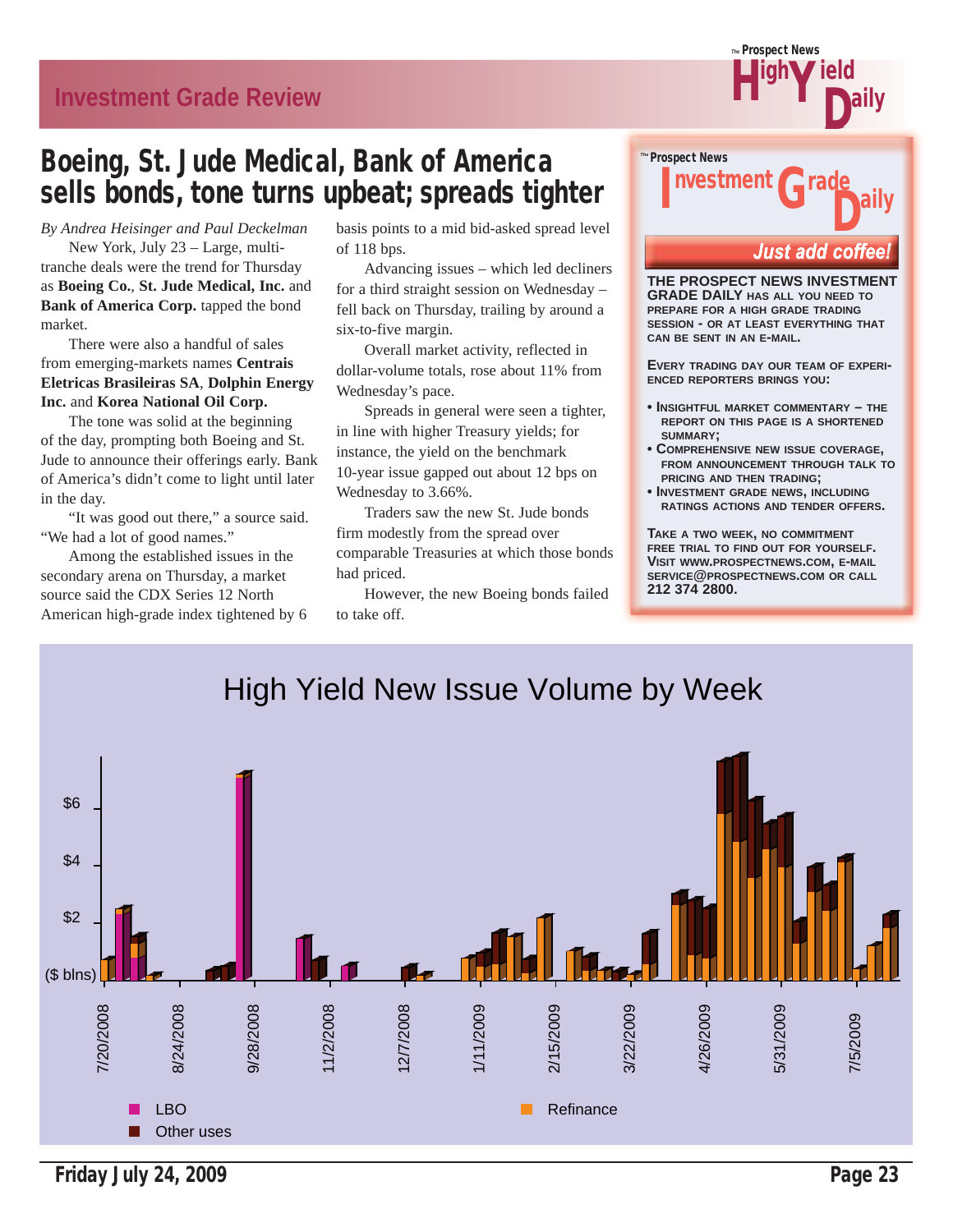# **Market Data**



# Recent High Yield Bond Deals

| <b>Priced</b> | <b>Issuer</b>                                                  | <b>Bookrunner Amount Coupon</b>                      |       |         | <b>Price</b> | Yield   |                           | <b>Spread Maturity</b> | <b>Ratings</b>        |
|---------------|----------------------------------------------------------------|------------------------------------------------------|-------|---------|--------------|---------|---------------------------|------------------------|-----------------------|
|               |                                                                |                                                      |       |         |              |         |                           |                        |                       |
| 7/23/2009     | <b>KB Home</b>                                                 | Citigroup                                            | \$265 | 9.100%  | 98.014       | 9.450%  | 575.5                     | 9/15/2017              | B1/BB-/BB-            |
| 7/23/2009     | Basic Energy Services, Inc.                                    | Goldman Sachs, Banc of<br>America, UBS               | \$225 | 11.625% | 94.621       | 13.125% | 1054                      | 8/1/2014               | Ba3/BB-               |
| 7/23/2009     | Plastipak Holdings, Inc.                                       | JPMorgan, BA-ML, RBS                                 | \$175 | 10.625% | 97.739       | 11.000% | 733                       | 8/15/2019              | B3/B                  |
| 7/23/2009     | Reliance Intermediate Holdings                                 | <b>Credit Suisse</b>                                 | \$250 | 9.500%  | 95.298       | 10.250% | 660                       | 12/15/2019             | Ba2/BB-               |
| 7/23/2009     | Greif Inc.                                                     | BA-ML, Deutsche Bank,<br>JPMorgan                    | \$250 | 7.750%  | 96.637       | 8.250%  | 461                       | 8/1/2019               | Ba2/BB+               |
| 7/23/2009     | Fiat Finance & Trade Ltd. SA<br>(guarantor Fiat SpA)           | Banca IMI, Barclays,<br>Calyon, Unicredit            | E1250 | 9.000%  | 99.367       |         | 9./065/08 waps plus 701.1 |                        | 7/30/2012 Ba1/BB+/BB+ |
| 7/22/2009     | Prospect Medical Holdings, Inc.                                | RBC, Jefferies                                       | \$160 | 12.750% | 92.335       | 15.000% | 1260                      | 7/15/2014              | B3/B                  |
| 7/21/2009     | CapitalSource Inc.                                             | Credit Suisse, Citigroup,<br>JPMorgan, Wells Fargo   | \$300 | 12.750% | 93.966       | 14.500% | 1216                      | 7/15/2014              | Ba3/BB                |
| 7/21/2009     | SBA Telecommunications, Inc.                                   | Barclays, Deutsche Bank,<br>JPMorgan, RBS, TD, Wells | \$375 | 8.000%  | 99.33        | 8.125%  | 503                       | 8/15/2016              | Ba2/BB-               |
| 7/21/2009     | SBA Telecommunications. Inc.                                   | Barclays, Deutsche Bank,<br>JPMorgan, RBS, TD, Wells | \$375 | 8.250%  | 99.152       | 8.375%  | 481                       | 8/15/2019              | Ba2/BB-               |
| 7/16/2009     | Virgin Media Finance PLC                                       | Goldman Sachs, BNP<br>Paribas, Deutsche Bank,        | \$600 | 9.500%  | 98.662       | 9.750%  | 668                       | 8/15/2016              | B2/B                  |
| 7/16/2009     | ISS Financing plc (ISS Global A/<br>S)                         | Goldman Sachs, Deutsche<br>Bank                      | E525  | 11.000% | 100          | 11.000% | $\overline{\phantom{a}}$  | 6/15/2014              | -/-                   |
| 7/15/2009     | Freedom Group, Inc.                                            | Banc of America, Deutsche<br>Bank, Wells Fargo       | \$200 | 10.250% | 97.827       | 10.750% | 785                       | 8/1/2015               | $B1/B+$               |
| 7/13/2009     | Atlas Energy Operating Co., LLC/<br>Atlas Energy Finance Corp. | JPMorgan, Wells Fargo,<br>Banc of America. RBC       | \$200 | 12.125% | 98.116       | 12.500% | 932                       | 8/1/2017               | $B3/B+$               |
| 7/13/2009     | Yonkers Racing Corp.                                           | Credit Suisse, JPMorgan                              | \$225 | 11.375% | 97.095       | 12.000% | 912                       | 7/15/2016              | $B1/B+$               |
| 7/9/2009      | Regal Cinemas Corp.                                            | Credit Suisse, JPMorgan                              | \$400 | 8.625%  | 97.561       | 9.000%  | 560                       | 7/15/2019              | $B1/B$ -              |

# Merrill Lynch High Yield Index **U.S. High Yield Master II Index (H0A0)**

| <b>YTD return:</b>      | 33.181%     |
|-------------------------|-------------|
| One-day return:         | 0.549%      |
| One-week return:        | 2.426%      |
| One-month return:       | 3.893%      |
| Three-month return:     | 18.5%       |
| Index value:            | 579.176     |
| <b>Yield to worst:</b>  | 12.421%     |
| Price:                  | 81.471405   |
| <b>Spread to worst:</b> | 978.783 bps |

The Merrill Lynch Indices are used with permission. Copyright 2009, Merrill Lynch, Pierce, Fenner & Smith Incorporated. All rights reserved. The Merrill Lynch Indices may not be copied, used, or distributed without Merrill Lynch's prior written approval.